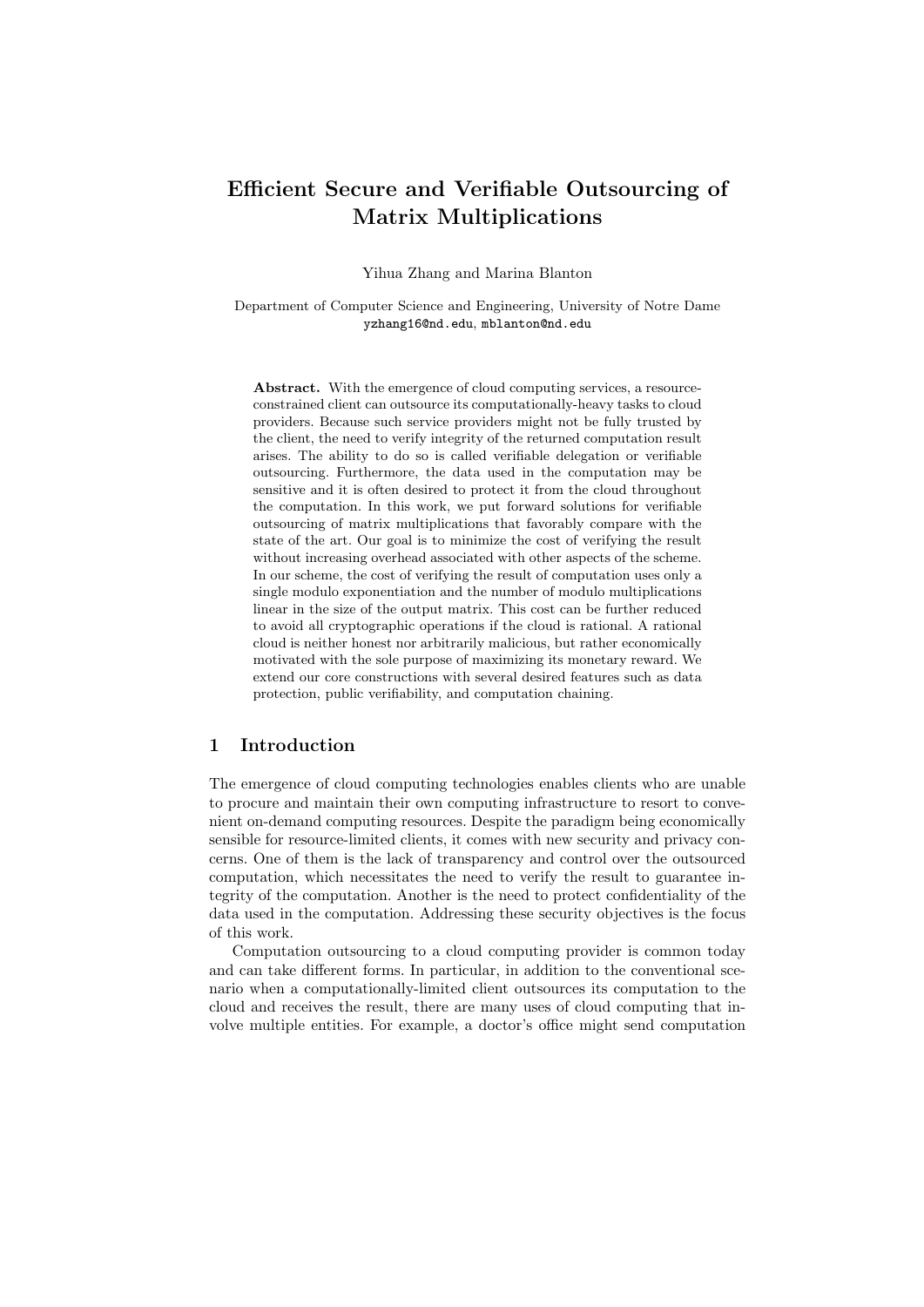associated with a patient's test to a cloud provider, while the patient in question is also entitled to access to the result of the computation and thus should be able to verify integrity of the returned result. This calls for solutions where the integrity of the result can be verified by entities who do not have access to secret keys thus achieving public verifiability. Furthermore, if the task result may be verified by different entities or verified by the same entity multiple times over time (e.g., every time the result is used), then it is desirable to lower the overhead associated with verifying the result of the outsourced computation without increasing other costs.

The specific problem that we treat here is matrix multiplication outsourcing. Because of popularity of matrix multiplication in a number of different domains and relatively high cost of this operation on large inputs, secure matrix multiplication outsourcing has received attention [4, 5, 18, 30]. We continue this line of research and show below how our results compare to the state of the art.

A novel feature that we propose in this work and which is not present in publications on the same topic is as follows: we divide the overall computation in multiple stages and associate a key with each of them. Only if the computation in the current stage is performed correctly and the correct key is recovered, the server can learn the computation used in the next stage. Without the correct key, it is computationally infeasible to proceed to the next stage and pass verification in any of the stages that follow. This feature allows us to achieve several goals:

- 1. Chaining of computation from one stage to another allows for more efficient verification of the overall task. That is, corrupting a single cell of the product matrix invalidates the values in all other cells that follow, and verifying the result of the final stage is sufficient in ensuring that the entire task was performed correctly. Other publications (such as [18, 9]), on the other hand, require verification of every matrix cell to ensure correctness of the output.
- 2. If the server misbehaves during the computation and produces incorrect values for one or more cells of the product matrix, in order to proceed with the computation, it has to invest into substantially larger computation. In other words, the effect of the server's misbehavior is enlarged to the maximum extent, where any deviation from the computation substantially increases the computation cost. Thus, this mechanism is designed to deter the server from deviating from the correct computation.
- 3. When the result is returned to the client and does not pass verification, the client can efficiently identify the first stage during which the server deviated from the prescribed computation and ask the same or different server to rerun the computation starting from that stage.
- 4. If the server carries out the computation honestly, but gets compromised or infected by malware that corrupts the computation, the server can use the checkpoints between the stages to efficiently determine that corruption took place and quickly recover from it. That is, if the server is unaware of the compromise and continues with the task, the outcome will not pass verification and the computational effort becomes wasted. With the checkpoints, on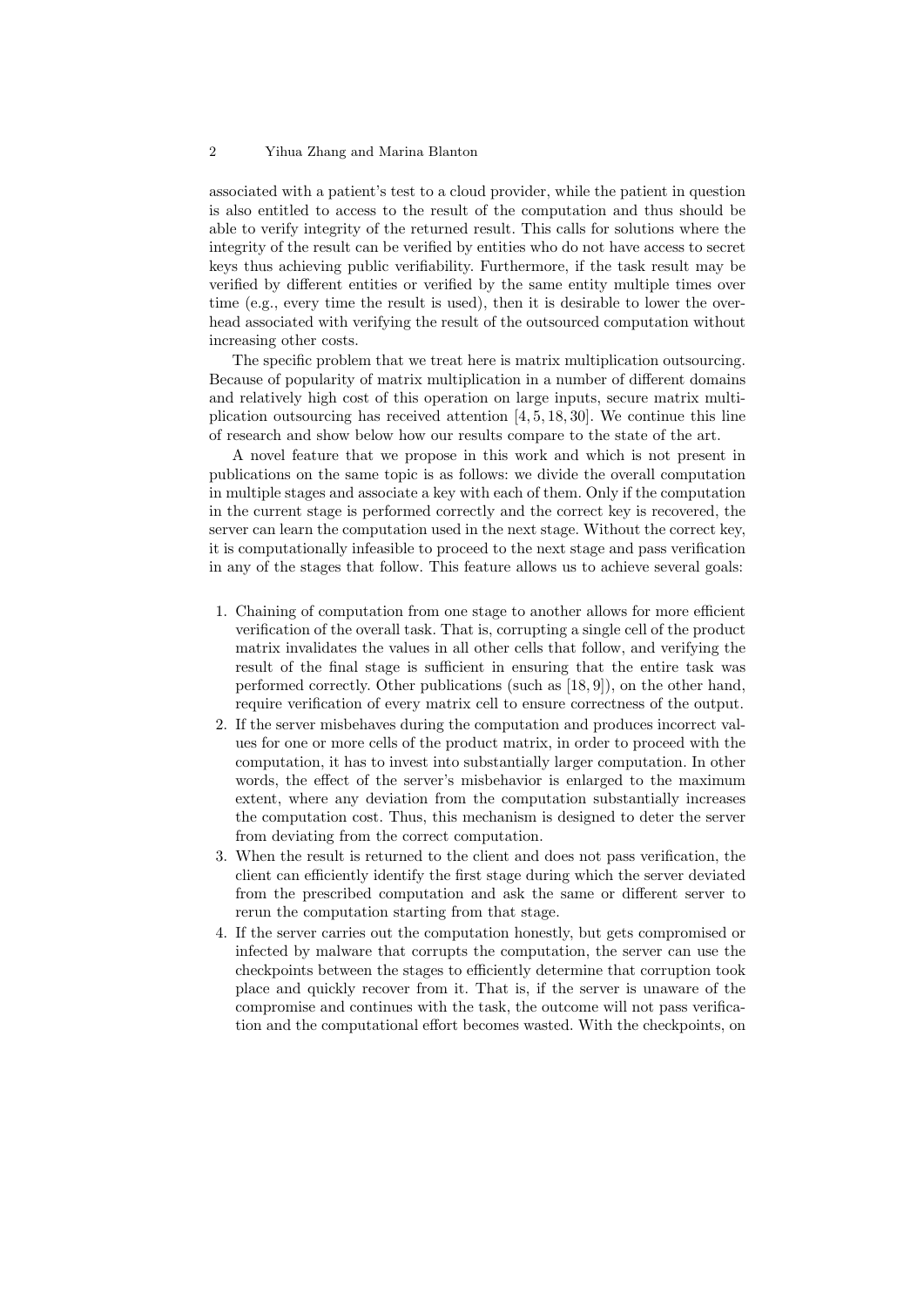the other hand, the server will identify the problem, stop the computation, resolve the problem, and resume the task without wasting its efforts.

## Our contributions can be summarized as follows:

- We present the core construction for verifiable outsourcing in presence of malicious adversaries who arbitrarily deviates from the prescribed computation (Section 4). In our scheme, delegating a task requires work linear in the input size, carrying out the computation itself has the same complexity as that of conventional matrix multiplication algorithm (i.e.,  $O(n^3)$ ) for matrices of dimension  $n \times n$ , and verification of the resulting matrix product involves only a single modulo exponentiation and the number of modulo multiplications linear in the output size.
- We present another construction that assumes rational adversaries who are neither honest nor malicious, but rather economically motivated with the sole purpose of maximizing the reward (Section 5.1). Under this adversarial model, verification of the returned result involves only a single comparison.
- We extend the construction in the rational setting to incorporate the chaining feature described above without compromising other properties (Section 5.2). In particular, this has no impact on the complexity of the resulting scheme.
- We also sketch how data privacy and public verifiability, in which any entity with access to public verification key can assess the validity of the returned result, can be added to the constructions in both malicious and rational settings (Section 6). This does not increase asymptotic complexities of the scheme, but the cost of recovering the output or verification time, resp., may increase. Note that when public verifiability is combined with data protection, access to the verification key does not allow for data recovery.

All our schemes achieve public delegatability, which means the entity who runs system setup can be different from the entities who form a task to be outsourced.

In reducing the cost associated with verifiable computation schemes for matrix multiplication outsourcing, our focus was on reducing the cost of verifying the result as this may be a more frequently used operation or an operation performed by weaker clients. The cost of task preparation in our and other schemes requires  $O(n^2)$  cryptographic operations for input matrices of size  $n \times n$ , i.e., linear in the size of input. The server's work for carrying out matrix multiplication is  $O(n^3)$  cryptographic operations, i.e., uses the conventional matrix multiplication algorithm.

We note that the cost of  $O(n^2)$  cryptographic operations used in task preparation is rather high and will exceed the cost of computing matrix multiplication locally for small matrices. In particular, matrix multiplication algorithms of asymptotic complexity as low as  $O(n^{2.373})$  are known, but the huge constants hidden behind the big-O notation prevent most of them from being used in practice (i.e., they require more than  $2n^3$  work) [3]. In particular, for matrices of dimension  $n < 10^{20}$ , only the algorithm by Strassen 1969 and Winograd 1971 of complexity  $O(n^{2.807})$  and the technique of trilinear aggregating of complexity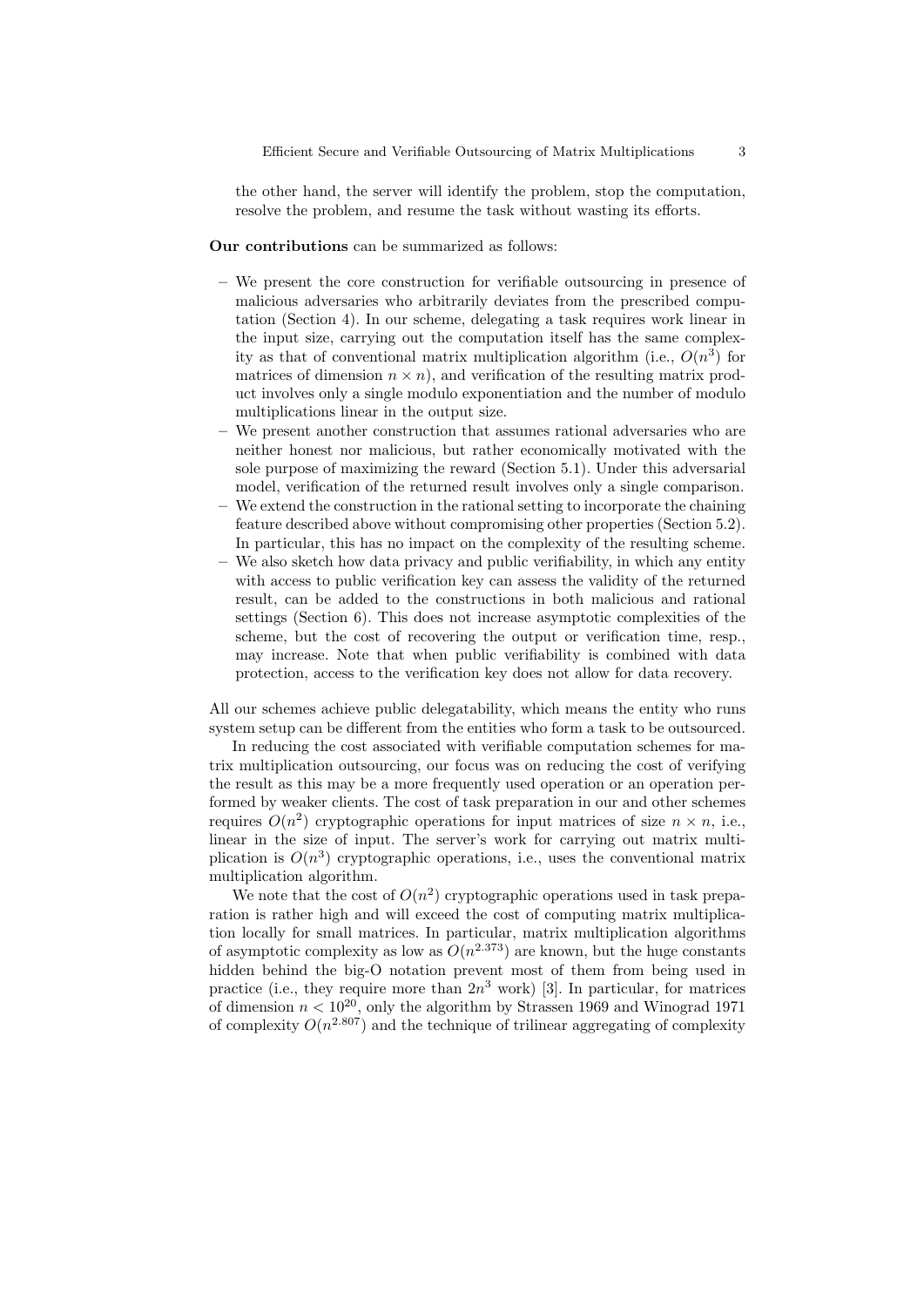$O(n^{2.775})$  result in implementations of matrix multiplications that outperform the conventional  $O(n^3)$  algorithm [3, 28]. This means that our and related constructions reduce the cost of matrix multiplication for the client only for large matrices when performing  $n^2$  cryptographic operations is below  $O(n^{2.775})$  work.

Before we proceed with the description of our schemes, we discuss related work (Section 2) and provide background information and definitions (Section 3).

# 2 Related Work

Verifiable Computation. In verifiable computation [21, 20, 16, 2, 32, 18, 13, 15], a client outsources a computationally intensive task to a server and verifies its results in an efficient manner upon its completion. The basic question was proposed in work on interactive proofs (IP) [8, 22], efficient arguments based on probabilistically checkable proofs (PCP) [26, 27], and computationally sound (CS) proofs [29]. Such schemes are not generally suitable for our goal (due to, e.g., vast client's storage requirements or the need for interactive verification). Parno et al. recently introduced Pinocchio [31], which allows execution of a general function represented as a circuit to be delegated to an untrusted worker. The cost of output verification in [31] is linear in the size of the function's input and output, but requires only a constant number of most expensive operations (pairing evaluation), which resembles similarities to our scheme in presence of malicious adversaries. Our verification cost is still lower in practical terms and is further reduced in the schemes with rational adversaries. The asymptotic complexity of the server's computation in [31] is the same as in our scheme, but our solution offers faster performance. Lastly, the setup of [31] uses a different key generation phase from our problem generation phase, which is applied to a function instead of function's input in our solution. The cost of key generation in [31] is higher than the cost of problem generation in our solution, but the key generation algorithm in [31] may be executed less frequently.

Homomorphic MAC and Signature. A homomorphic MAC [1] allows an entity to use a secret key sk to produce a tag  $\sigma$  that authenticates message m with an additional property that, given a set of authenticators  $\sigma_1, \sigma_2, \ldots, \sigma_n$ for messages  $m_1, m_2, \ldots, m_n$ , any entity with possession of public parameters can homomorphically evaluate a function P on  $(\sigma_1, \sigma_2, \ldots, \sigma_n)$  to produce a short tag  $\sigma'$  that authenticates correctness of  $m' = P(m_1, m_2, \ldots, m_n)$ . In the public-key setting, signatures are used to replace MACs and achieve similar functionality [25]. While homomorphic MACs or signatures can be used to realize verifiable computation for problems of certain structure, with such solutions the cost of verification is not smaller than the cost of executing the task. Furthermore, it is not intuitive as to how to protect privacy of the underlying messages using these techniques because neither MACs nor signatures are designed for this purpose.

Matrix Computation. The problem of verifiable matrix computation has been studied in recent literature [18, 30, 4, 9]. In addition to computation verification,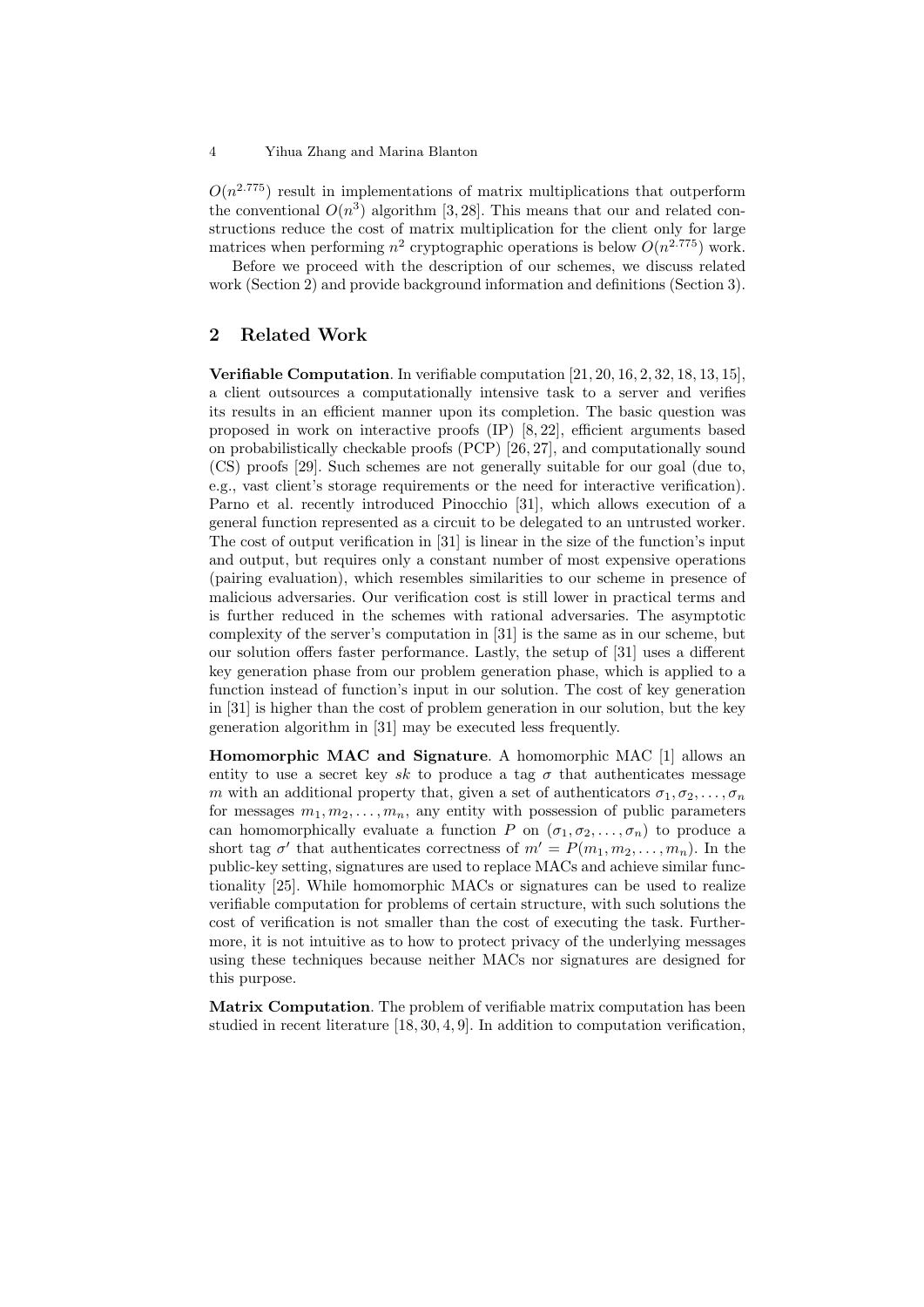| Scheme             | Verifiable                          | Data | Public | Output-Indep. Deterministic |  |
|--------------------|-------------------------------------|------|--------|-----------------------------|--|
|                    | Computation   Privacy Verifiability |      |        | Verification   Verification |  |
| Atallah et al. [4] |                                     |      |        |                             |  |
| Mohassel [30]      |                                     |      |        |                             |  |
| Fiore et al. [18]  |                                     |      |        |                             |  |
| Backes et al. [9]  |                                     |      |        |                             |  |
| This work          |                                     |      |        |                             |  |

Table 1. Comparison with related work.

existing solutions offer other important security features that are: 1) data protection, i.e., protection of both input and output matrices throughout the computation; 2) *public verifiability*, i.e., the ability of any entity to verify the result of outsourced computation; and 3) deterministic verification, i.e., the ability to detect faulty cells in an output matrix with probability 1 (minus a negligible function of the security parameter due to computational assumptions). Unlike prior work, our scheme achieves all these features. Additionally, we achieve another property called output-independent efficiency that allows for a constant number of cryptographic operations (modulo exponentiations or pairing operations) to be used during verification independent of the size of the output matrix. Table 1 summarizes features of our solution and other schemes. Note that [18] has similar security features to ours, and although not specified in that work, it is feasible to incorporate privacy protection into their scheme as realized in [33]. We, however, found the scheme cannot be adjusted to efficiently handle rational adversaries.

Next, we provide a more detailed comparison of our work with closely related schemes. Note that we treat deterministic verification as a property that is nontrivial to achieve and thus consider only the work of Fiore et al. [18] and Backes et al. [9]. The construction of [9], however, is based on the scheme of [18] and would offer the same performance as that of [18] in our setting (the advantage of [9] is that it allows for more flexible function specification and scheduling). Thus, we list only performance of [18] as the representative of both [18] and [9].

The computational overhead for the client and the server is presented in Table 2, where *n* represents the size of each dimension of input matrices, and  $c_m$ ,  $c_e$ , and  $c_p$  denote the time to carry out a modular multiplication, exponentiation, and a pairing operation, respectively. In the table, we use notation  $VC_m$  and  $VC_r$ to denote our verifiable computation schemes for malicious and rational adversaries, respectively. Note that some of the constructions for rational adversary do not involve any cryptographic operations for verification (and rather perform a single comparison) and that work is listed as  $O(1)$ . Finally, note that in some of our constructions for the rational adversary, the work for task preparation or server's computation is increased compared to the equivalent constructions for the malicious adversary, but the verification cost is substantially (and asymptotically) reduced.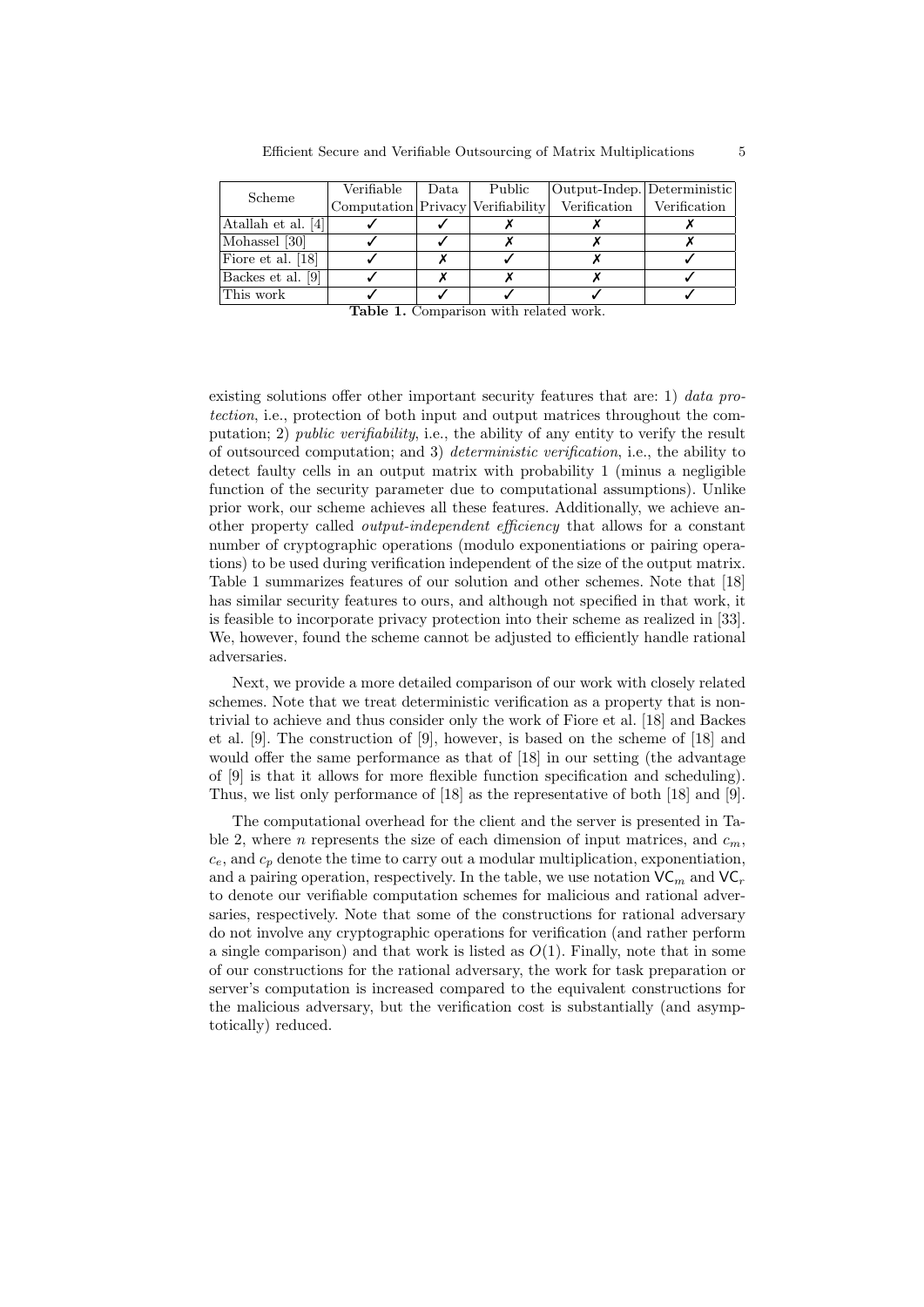|                                                               | Client's           | Server's                                     | Client's                     |  |
|---------------------------------------------------------------|--------------------|----------------------------------------------|------------------------------|--|
| Scheme                                                        | Preparation        | Computation                                  | Verification                 |  |
| Fiore et al. $[18]$ (priv. ver.)                              | $(4c_e + 3c_m)n^2$ | $c_e n^3$                                    | $(c_e + c_m)n^2$             |  |
| $VC_m$ (priv. ver.)                                           | $(2c_e + 4c_m)n^2$ | $c_p n^3$                                    | $c_e + c_m n^2$              |  |
| $VC_r$ (priv. ver.)                                           |                    | $(4c_e + 6c_m)n^2  c_p n^3 + (c_e + c_m)n^2$ | O(1)                         |  |
| Fiore et al. [18] (pub. ver.) $(4c_e + 3c_m)n^2$              |                    | $c_e n^3$                                    | $(c_p + c_e + c_m)n^2$       |  |
| $VC_m$ (pub. ver.)                                            | $(2c_e + 4c_m)n^2$ | $c_{e}n^{3}$                                 | $c_p n + (c_e + c_m) n^2$    |  |
| $VC_r$ (pub. ver.)                                            |                    | $(4c_e + 6c_m)n^2  c_p n^3 + (c_e + c_m)n^2$ | $c_{\epsilon}$               |  |
| $\overline{\mathsf{VC}_{m}}$ (priv. ver. + privacy)           | $(2c_e + 6c_m)n^2$ | $2c_p n^3$                                   | $c_e + c_m n^2$              |  |
| $VC_r$ (priv. ver. + privacy)                                 | $(5c_e + 8c_m)n^2$ | $2c_p n^3 + c_m n^2$                         | O(1)                         |  |
| $\mathsf{VC}_{m}$ (pub. ver. + privacy) $ (8c_e + 16c_m)n^2 $ |                    | $4c_e n^3$                                   | $ 4c_p n + 4(c_e + c_m)n^2 $ |  |
| $\mathsf{VC}_r$ (pub. ver. + privacy) $ (5c_e + 8c_m)n^2 $    |                    | $2c_p n^3 + c_m n^2$                         | $c_{e}$                      |  |

Table 2. Computation in our and mostly closely related schemes.

| Fiore et al. $[18]$ (priv. ver.)<br>$n^2\kappa$ | $n^2\kappa+2n^2$    | $2n^2\kappa+3n^2$                             |
|-------------------------------------------------|---------------------|-----------------------------------------------|
| $3n\kappa$                                      |                     | $(2n^2+1)\kappa+3n^2$                         |
| $\kappa$                                        |                     | $(2n^2+1)\kappa+3n^2$                         |
| $n^2\kappa$                                     | $n^2\kappa+2n^2$    | $2n^2\kappa+3n^2$                             |
| $(n^2+n)\kappa$                                 | $n^2\kappa+2n^2$    | $(n^2+n)\kappa+3n^2$                          |
| $\kappa$                                        | $2n^2\kappa+2n^2$   | $(2n^2+1)\kappa+3n^2$                         |
| $3n\kappa$                                      | $4n^2\kappa$        | $(5n^2+1)\kappa$                              |
| $(n^2+2n)\kappa$                                | $4n^2\kappa$        | $\sqrt{(5n^2+1)\kappa}$                       |
| $4(n^2+n)\kappa$                                | $4n^2\kappa + 8n^2$ | $4(n^2+n)\kappa+12n^2$                        |
| $(n^2+2n)\kappa$                                | $4n^2\kappa$        | $(5n^2+1)\kappa$                              |
|                                                 |                     | $\sqrt{2n^2\kappa+2n^2}$<br>$2n^2\kappa+2n^2$ |

Table 3. Storage and communication in our and mostly closely related schemes.

The timings of elementary cryptographic operations can be inferred from the benchmarks in [14]. For groups that admit an asymmetric bilinear map  $e : \mathbb{G}_1 \times$  $\mathbb{G}_2 \to \mathbb{G}_T$ , which offer faster performance than groups that admit a symmetric bilinear map  $e : \mathbb{G}_1 \times \mathbb{G}_1 \to \mathbb{G}_T$  and are used in this work (as detailed later in the paper) and can be used in the solution of [18], the timings are as follows: for 128-bit security, a modulo exponentiation in  $\mathbb{G}_1$  or  $\mathbb{G}_2$  can be performed in 0.1–0.4ms on a single core of a conventional 2.4GHz desktop machine, a modulo exponentiation in  $\mathbb{G}_T$  in 0.4–0.9ms, and the pairing operation in 2.1–2.3ms. The cost of modulo multiplications is at least two orders of magnitude smaller than that of performing modulo exponentiations.

The storage and communication requirements of our constructions and those of [18] are listed in Table 3. In the table, the security parameter  $\kappa$  denotes the bitlength of group elements. The client's storage is computed as the amount of information the client needs to maintain in order to be able to verify the result (i.e., the size of the key). Then the task delegator and each task verifier will require additional storage for their respective input and output matrices. The server's storage corresponds to the amount of storage the server needs to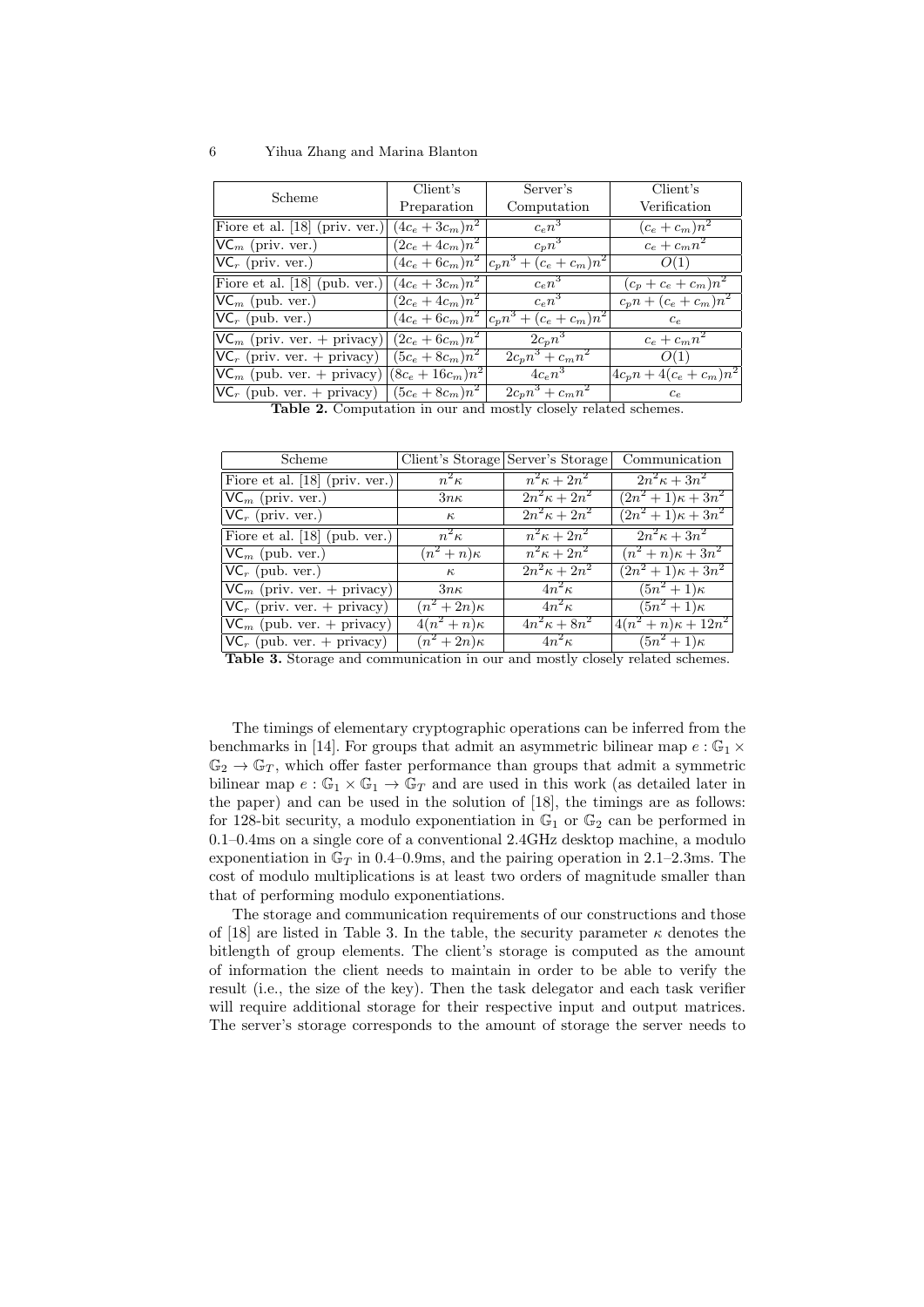Efficient Secure and Verifiable Outsourcing of Matrix Multiplications 7

maintain in order to carry out the task. Lastly, communication corresponds to both sending the task to the server and returning the result and the proof of computation to the client.

Rational Computation. In recent years, game theory has been used in cryptographic research [17, 24] to develop a new adversarial model – a rational adversary who is no longer treated as arbitrarily malicious, but who is motivated by some utility function with the sole purpose of maximizing its utility. It is known that under this model protocols can be designed with better efficiency than that of traditional counterparts [19]. As our problem deals with verifiable computation, we are interested in rational proof systems that have been recently studied in [6, 7, 23]. The merits of rational proof systems are that they allow for extremely low communication and verification time [6, 7] and can achieve singleround proofs if the prover is computationally bounded [23]. The basic idea of this line of work is that the prover will send the result of computation to the verifier who will compute the corresponding reward based on the "quality" of prover's result, and the reward will be maximized only if the result is correct. The publications focus on general complexity classes such as uniform  $TC^0$  (polynomial-time, constant-depth threshold circuits) and decision problems in  $P^{||NP}$  (polynomial time with access to parallel queries to an NP oracle), while in our case, we target specific matrix computation with the goal of achieving even better efficiency.

## 3 Background and Definitions

## 3.1 Basic Definitions

Throughout this work we use notation  $x \stackrel{R}{\leftarrow} S$  to denote that x is chosen uniformly at random from the set S. A function  $\epsilon(n)$  is said to be negligible if for sufficiently large *n* its value is smaller than the inverse of any polynomial  $poly(n)$ . Let F be a family of functions and  $Dom(f)$  denote the domain of function  $f \in F$ . Also, let  $\kappa$  denote a security parameter. We use  $H: \{0,1\}^* \to \{0,1\}^{\ell_1(\kappa)}$  to denote a collision resistant hash function that takes as input a string  $x$  and outputs an  $\ell_1(\kappa)$ -bit hash y. We also use notation || to denote string concatenation. For matrix A, notation  $A_{ij}$  refers to the element of A at row i and column j. We use notation PRF to refer to a pseudo-random function family defined as follows.

**Definition 1.** Let  $F: \{0,1\}^{\kappa} \times \{0,1\}^{\ell_2(\kappa)} \to \{0,1\}^{\ell_2(\kappa)}$  be a family of functions. For  $k \in \{0,1\}^{\kappa}$ , the function  $f_k: \{0,1\}^{\ell_2(\kappa)} \to \{0,1\}^{\ell_2(\kappa)}$  is defined as  $F_k(x) =$  $F(k, x)$ . F is said to be a family of pseudo-random functions (PRF) if for every probabilistic polynomial time (PPT) adversary A with oracle access to a function  $F_k$  and all sufficiently large  $\kappa$ ,  $\left| \Pr[\mathcal{A}^{F_k}(1^{\kappa}) - \Pr[\mathcal{A}^{R}(1^{\kappa}) ] \right|$  is negligible in  $\kappa$ , where  $k \stackrel{R}{\leftarrow} \{0,1\}^{\kappa}$  and R is a function chosen at random from all possible functions mapping  $\ell_2(\kappa)$ -bit inputs to  $\ell_2(\kappa)$ -bit outputs.

**Definition 2 (Bilinear map).** A one-way function  $e : \mathbb{G}_1 \times \mathbb{G}_2 \to \mathbb{G}_T$  is a bilinear map if the following conditions hold: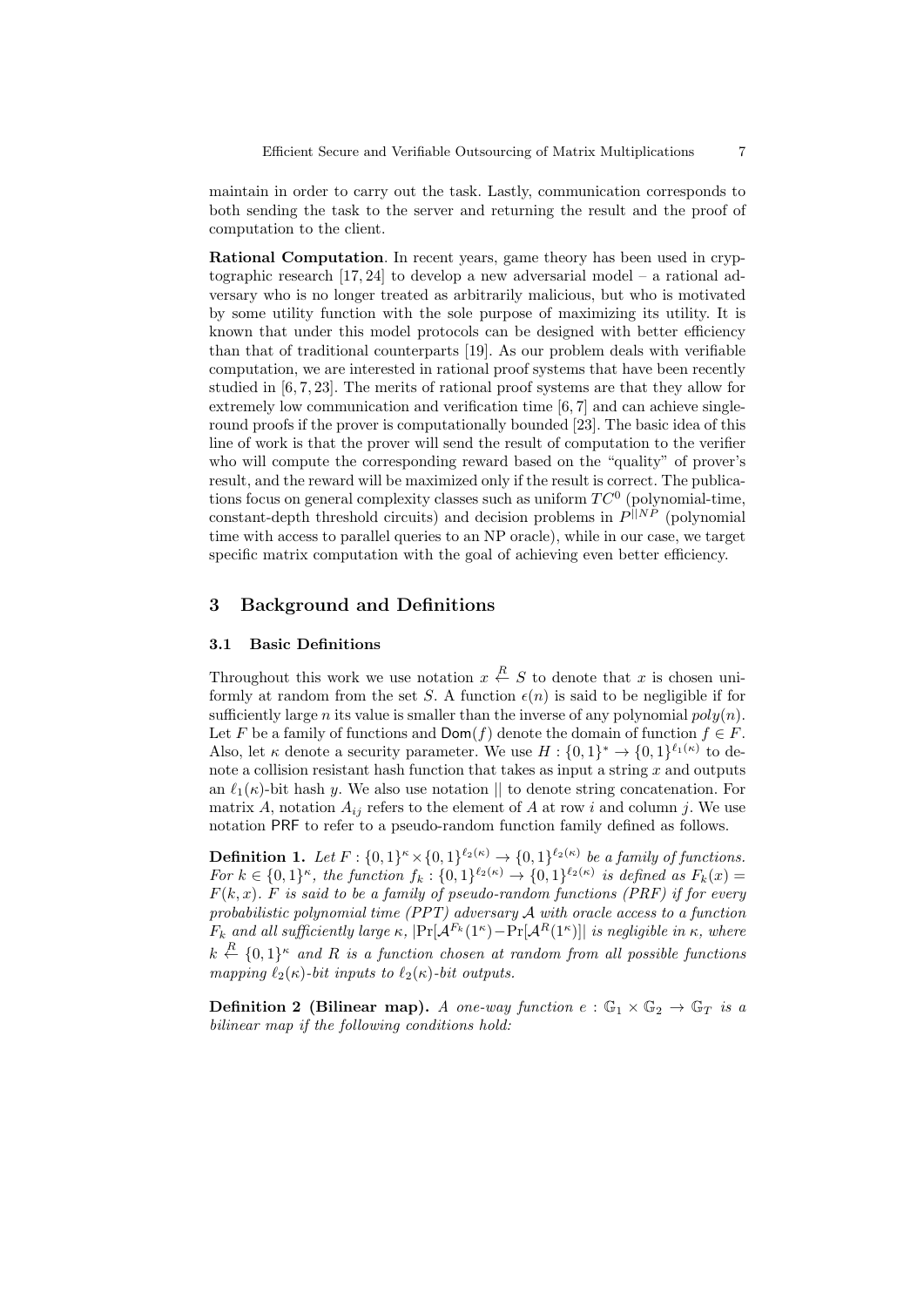- (Efficient)  $\mathbb{G}_1$ ,  $\mathbb{G}_2$ , and  $\mathbb{G}_T$  are groups of the same prime order p and there exists an efficient algorithm for computing e.
- (Bilinear) For all  $g_1 \in \mathbb{G}_1$ ,  $g_2 \in \mathbb{G}_2$ , and  $a, b \in \mathbb{Z}_p$ ,  $e(g_1^a, g_2^b) = e(g_1, g_2)^{ab}$ .
- (Non-degenerate) If  $g_1$  generates  $\mathbb{G}_1$  and  $g_2$  generates  $\mathbb{G}_2$ , then  $e(g_1, g_2)$  generates  $\mathbb{G}_T$ .

Throughout this work, we assume there exists a trusted setup algorithm Set that, on input a security parameter  $1^{\kappa}$ , outputs the setup for groups  $\mathbb{G}_1 = \langle g_1 \rangle$ and  $\mathbb{G}_2 = \langle g_2 \rangle$  of prime order p that have a bilinear map e, and  $e(g_1, g_2)$  generates  $\mathbb{G}_T$  of order p. That is,  $(p, \mathbb{G}_1, \mathbb{G}_2, \mathbb{G}_T, g_1, g_2, e) \leftarrow Set(1^{\kappa}).$ 

## 3.2 Computational Assumptions

The first computational assumption used in this work is the Multiple Decisional Diffie-Hellman Assumption  $(m-M-DDH)$  [12], which can be stated as follows:

**Definition 3** (m-M-DDH assumption). Let  $G$  be a group of prime order p,  $g \in \mathbb{G}$  is its generator, and  $m \geq 2$ . Also let  $D = (g^{x_1}, \ldots, g^{x_m}, \{g^{x_ix_j}\}_{1 \leq i < j \leq m})$ for random  $x_1, \ldots, x_m \in \mathbb{Z}_p$ , and define random tuple as  $D_{rand} = (g_1, \ldots, g_m,$  ${g_{ij}}_1 \subset \{g_{ij}\}_{1 \leq i \leq j \leq m}$  in G. Adversary A, whose task is to distinguish an M-DDH tuple from a random tuple, outputs a bit. We define the advantage of adversary A in solving the M-DDH problem as  $Adv_{\mathcal{A}}^{\mathsf{M-DDH}}(\kappa) = |\Pr[\mathcal{A}(g, p, m, D) = 1] Pr[\mathcal{A}(g, p, m, D_{rand}) = 1]|$ . The M-DDH assumption holds if for every PPT algorithm  $\mathcal{A}$ ,  $\mathbf{Adv}_{\mathcal{A}}^{\mathsf{M-DDH}}(\kappa)$  is negligible.

Some of our schemes are built using subgroups of elliptic curves with pairings where the decisional Diffie-Hellman (DDH) problem is hard. The use of DDHhard pairing groups requires the External Diffie-Hellman (XDH) assumption [10].

Definition 4 (XDH assumption). Let  $(p, \mathbb{G}_1, \mathbb{G}_2, \mathbb{G}_T, g_1, g_2, e) \leftarrow Set(1^{\kappa})$ . We define the advantage of adversary  $A$  in solving the DDH problem in  $\mathbb{G}_1$  as  $\boldsymbol{Adv}_{\mathcal{A}}^{\sf XDH}(\kappa) \,=\, |{\rm Pr}[\mathcal{A}(p,g_1,g_2,g_1^a,g_1^b,g_1^{ab}) \,=\, 1] - {\rm Pr}[\mathcal{A}(p,g_1,g_2,g_1^a,g_1^b,g_1^c) \,=\, 1]|,$ where  $a, b, c \stackrel{R}{\leftarrow} \mathbb{Z}_p$ . We say that the XDH assumption holds if for every PPT algorithm  $A \text{ Adv}_{\mathcal{A}}^{\text{XDH}}(\kappa)$  is negligible.

The XDH assumption implies that there is no efficiently computable homomorphism from  $\mathbb{G}_1$  to  $\mathbb{G}_2$ . This assumption is also necessary for the M-DDH assumption to hold in groups that admit a bilinear map.

#### 3.3 Verifiable Computation

A verifiable computation scheme VC is a 4-tuple of polynomial-time algorithms (Setup, ProbGen, Compute, Verify) that allows a user to outsource the computation of function  $f \in F$  to an untrusted worker. VC is defined as follows:

Setup( $1^{\kappa}, f$ )  $\rightarrow$  params: On input a security parameter  $\kappa$  and function f to be outsourced, it produces public parameters params.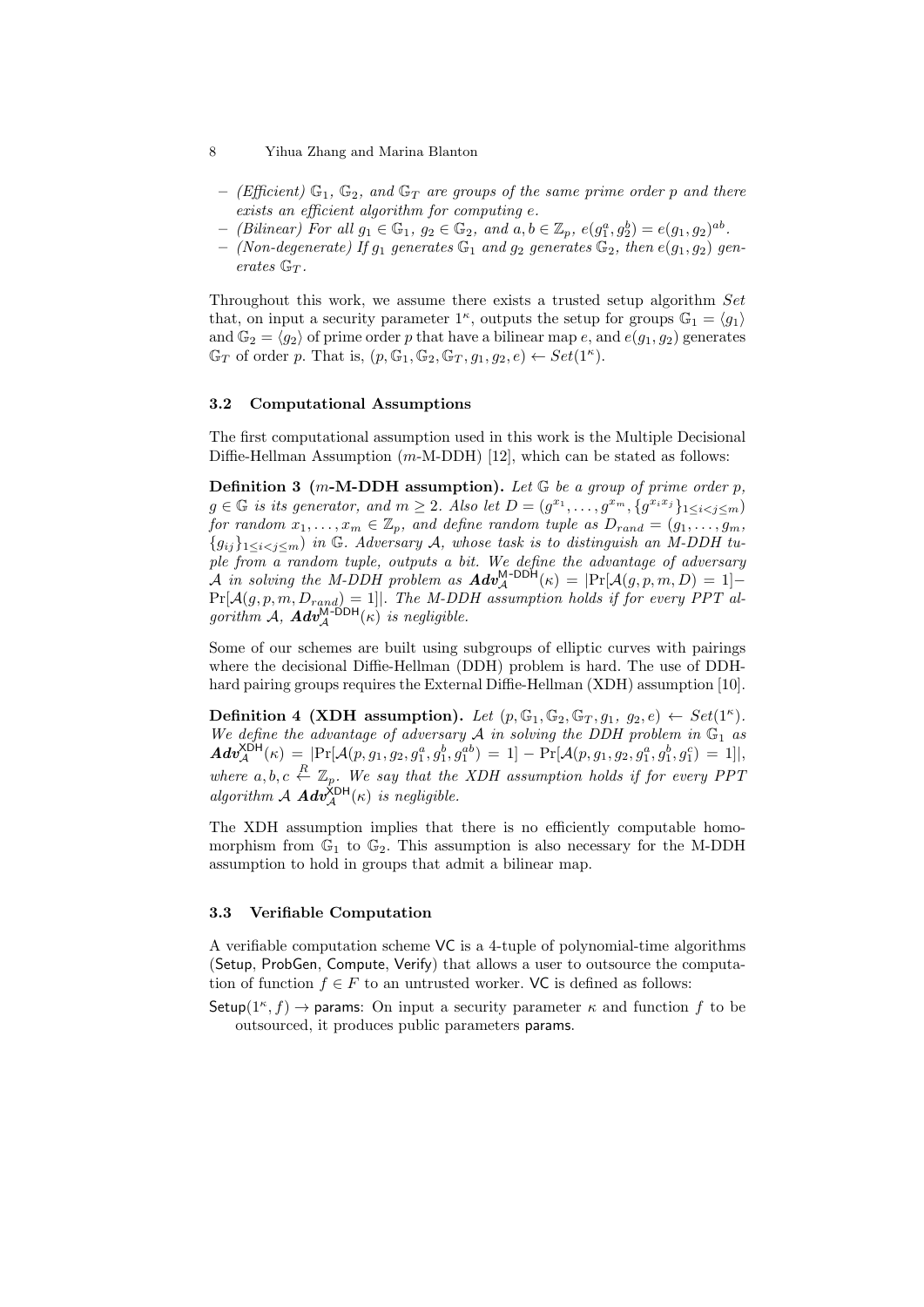- ProbGen(x, params)  $\rightarrow$  (SK<sub>x</sub>, EK<sub>x</sub>,  $\sigma_x$ ): Given an input  $x \in Dom(f)$ , this algorithm is run by the delegator to produce a secret key  $SK_x$  associated with the problem instance for computation outsourcing and output verification, an evaluation key  $EK_x$  given to the worker to carry out the outsourced computation, and an encoding  $\sigma_x$  of input x.
- Compute(EK<sub>x</sub>,  $\sigma_x$ )  $\rightarrow \sigma_y$ : On an encoded input  $\sigma_x$  and EK<sub>x</sub>, the worker runs the algorithm to produce an encoded outcome  $\sigma_y$ , where  $y = f(x)$ .
- Verify(SK<sub>x</sub>,  $\sigma_y$ )  $\rightarrow$  y  $\cup$   $\perp$ : Given an encoded output  $\sigma_y$  and the secret key SK<sub>x</sub>, this algorithm outputs y or an error  $\perp$  upon result verification.

The correctness requirement is such that the values produced by the algorithms will allow any honest worker who faithfully executes Compute to pass verification of the output it produces. More formally, for any  $f \in F$ , any params  $\leftarrow$ Setup $(1^{\kappa}, f)$ , and any  $x \in Dom(f)$ , if  $(SK_x, EK_x, \sigma_x) \leftarrow ProbGen(x, params)$ ,  $\sigma_y \leftarrow$  Compute(EK<sub>x</sub>,  $\sigma_x$ ), and  $y \leftarrow$  Verify(SK<sub>x</sub>,  $\sigma_y$ ), then  $Pr[y = f(x)] = 1$ .

To formulate security of a verifiable computation scheme, we define an interactive security experiment described next. In the experiment, the adversary A is allowed to query ProbGen algorithms on inputs of its choice  $x_i$  and obtain the corresponding evaluation key  $\mathsf{EK}_{x_i}$  and input encoding  $\sigma_{x_i}$ . In the private key setting, it is also granted oracle access to Verify algorithm, where  $\mathcal{O}_{\text{Verify}}(x_i, \sigma_y)$ runs y ← Verify(SK<sub>i</sub>,  $\sigma_y$ ) and returns y. Eventually, A outputs the input  $x^*$  on which it would like to be challenged, obtains evaluation key  $EK_{x^*}$  and encoding  $\sigma_{x^*}$ , and produces output encoding  $\sigma'_y$ . The adversary succeeds if the output is different from  $f(x^*)$  and the verification algorithm does not output an error  $\perp$ . Note that this definition captures full adaptive security as opposed to weaker selective security where the adversary is required to commit to the challenge input  $x^*$  in the beginning of the game.

Experiment  $\mathbf{Exp}_{\mathcal{A}}^{\mathsf{Ver}}(\mathsf{VC}, f, \kappa)$ 

params  $\leftarrow$  Setup $(1^{\kappa}, f)$ for  $i = 1$  to q do  $x_i \leftarrow \mathcal{A}^{\mathcal{O}_{\mathsf{Verify}}(\cdot, \cdot)}(\sigma_{x_1}, \mathsf{EK}_1, \dots, \sigma_{x_{i-1}}, \mathsf{EK}_{i-1})$  $(\mathsf{SK}_i, \mathsf{EK}_i, \sigma_{x_i}) \leftarrow \mathsf{ProbGen}(x_i, \mathsf{params})$  $x^* \leftarrow \mathcal{A}(\sigma_{x_1}, \mathsf{EK}_1, \dots, \sigma_{x_q}, \mathsf{EK}_q)$  $(SK_{x^*}, EK_{x^*}, \sigma_{x^*}) \leftarrow \text{ProbGen}(x^*, \text{params})$  $\sigma'_{y} \leftarrow \mathcal{A}(\sigma_{x_1}, \mathsf{EK}_1, \ldots, \sigma_{x_q}, \mathsf{EK}_q, \sigma_{x^*}, \mathsf{EK}_{x^*})$  $y' \leftarrow$  Verify $(SK_{x^*}, \sigma'_y)$ if  $y' \neq \perp$  and  $y' \neq f(x^*)$  return 1 else return 0

For any  $\kappa \in \mathbb{N}$  and any function  $f \in F$ , we define the advantage of an adversary A making at most  $q = poly(\kappa)$  queries in the above security game against VC as  $\mathbf{Adv}_{\mathcal{A}}^{\mathsf{Ver}}(\mathsf{VC}, f, q, \kappa) = \Pr[\mathbf{Exp}_{\mathcal{A}}^{\mathsf{Ver}}(\mathsf{VC}, f, \kappa) = 1].$ 

Definition 5. A verifiable computation scheme VC is secure if for any PPT adversary A, any  $\kappa$ , and any  $f \in F$ ,  $\boldsymbol{Adv}_{\mathcal{A}}^{\text{Ver}}(\text{VC}, f, q, \kappa)$  is negligible in  $\kappa$ .

In this work we consider two types of adversaries: the first type is the traditional adversary that can arbitrarily deviate from the prescribed computation as de-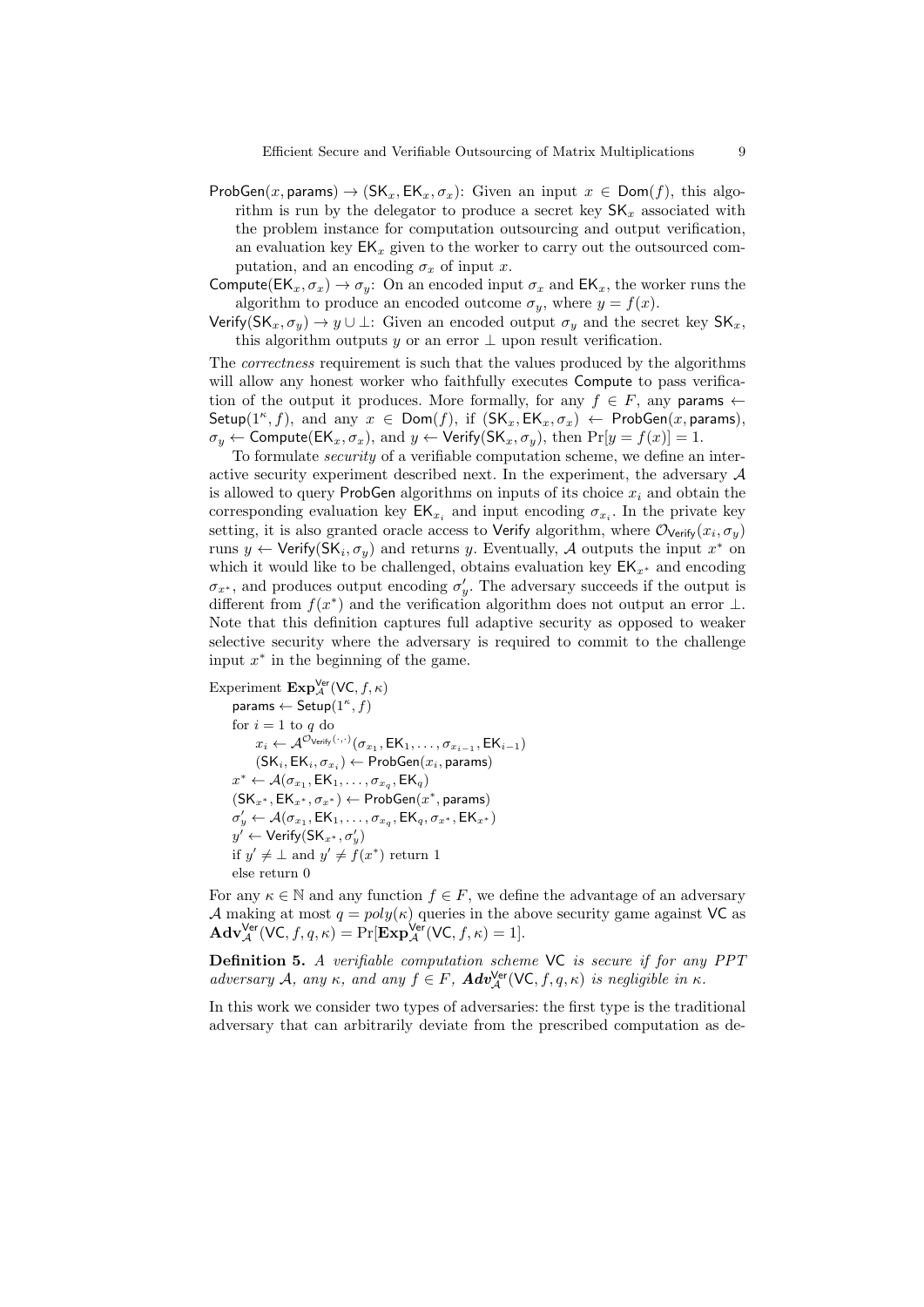fined by Compute functionality. We denote this type of adversary as malicious. While the malicious adversary model leads to strong security guarantees, it has been criticized as overly pessimistic due to neglecting the incentive that could potentially cause computational entities to deviate from the prescribed behavior. We therefore consider the second type of adversary which we denote as rational. A rational adversary is neither honest nor malicious, but only interested in maximizing its reward attained during computation. The rationale behind including this type of adversary is that it allows us to design more efficient solutions if the server can be assumed not to intentionally corrupt the result. Next, we formally define the rational adversary model in verifiable computation, which was initially proposed in [6] and later refined for rational argument systems in [7, 23].

Definition 6. A function f admits a rational argument with security parameter  $\kappa$  if there exists a protocol  $(P, V)$  and a randomized reward function reward:  $\{0,1\}^* \to \mathbb{R}_{\geq 0}$  such that for any prover  $\hat{P}$  of size  $\leq 2^{\kappa(|x|)}$  and input  $x \in \{0,1\}^*$ , the following three properties hold:

- $-$  Pr[output( $P, V(x) = f(x)$ ] = 1.
- There exists a negligible function  $\mu(\cdot)$  such that E[reward((P, V)(x))]+ $\mu(|x|)$  ≥  $E[$ reward $((\hat{P}, V)(x))$ .
- If there exists a polynomial  $p(\cdot)$  such that Pr[output( $(\hat{P}, V)(x) \neq f(x)$ ]  $\geq$  $p(|x|)^{-1}$ , then there exists a polynomial  $q(\cdot)$  such that  $E[\mathsf{reward}((P, V)(x))] \geq$  $E[$ reward $((\hat{P}, V)(x))] + q(|x|)^{-1}$ .

The first property refers to completeness of the protocol, which says prover  $P$ is able to return a correct answer  $f(x)$  by following the prescribed protocol. The second property ensures that by deviating from the prescribed protocol in a computationally bounded manner, a dishonest prover  $\hat{P}$  will achieve at most negligibly larger gain than a faithful prover  $P$ . The last property guarantees if P does not report a correct answer  $f(x)$  with a noticeable probability, he has to bear a noticeable utility loss. A rational argument system ensures that a rational adversary will maximize the reward if and only if he honestly follows the protocol to report the correct answer. Therefore, to prove security of a protocol, we need to show that it conforms to Definition 6 under reasonable assumptions on cost and utility, which we formulate in the server-client setting as follows:

- **Assumption 1** For each outsourced task, both the monetary reward the client compensates and the computational cost the server bears are polynomial to the size of the input.
- $-$  As the server aims to make profits by devoting his resources to clients' specific tasks, the monetary reward he gains from a client should be larger than the cost it bears, which also conforms to the business practice for cloud service.
- In the event of any inconsistency between the answers the server returns and the answers the client expects, the server will not receive any reward or even undertake utility loss resulted from the violation of Service Level Agreement.

All additional definitions for data protection and public verifiability are omitted due to space constraints, but can be found in the full version of this work [34].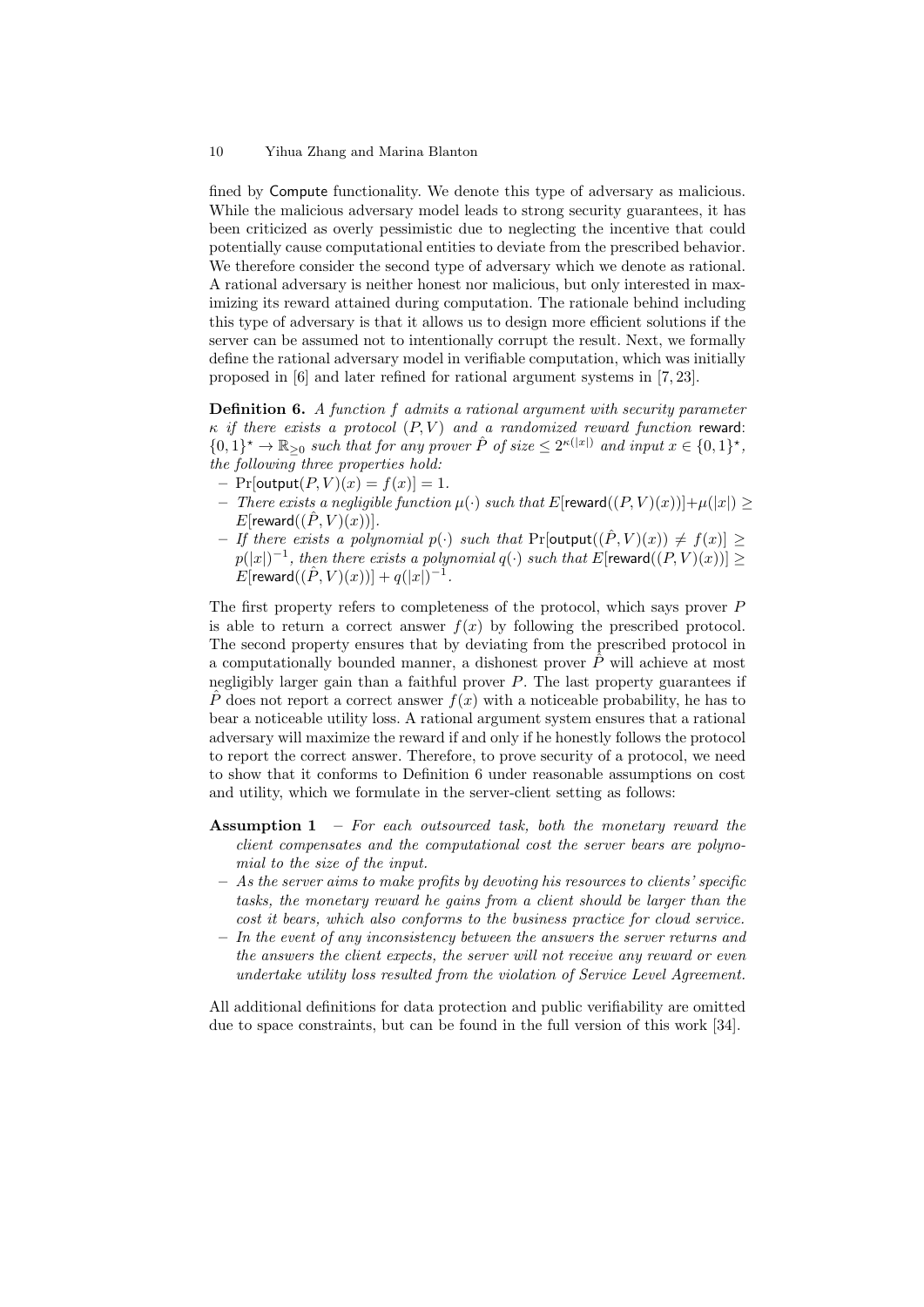## 4 Matrix Multiplication For Malicious Adversary

**Problem Formulation.** The delegator would like to multiply matrices A and B of dimensions  $n_1 \times n_2$  and  $n_2 \times n_3$ , respectively. It is assumed that the elements of A and B are not sensitive and do not require protection. In our solution, the delegator's work is linear in the size of the input and output, which is optimal.

Our first scheme aims to defend against malicious adversary who tampers with the computation or its results regardless of costs and attempts to pass verification. Also, this basic construction does not achieve public verifiability: only the entity who possesses the secret key is able to attest correctness of returned result. In section 6 we extend the scheme to support public verifiability that allows any entity with access to public key assess the validity of computation results. For notational simplicity, we use  $VC_m$  to denote this scheme.

Description of the Scheme. The main idea used in our solution is that the delegator encodes matrix  $A$  into matrix  $X$  and matrix  $B$  into matrix  $Y$ . The delegator sends matrices  $\{A, B, X, Y\}$  to the server who computes  $C = A \times B$ and  $D = X \times Y$ . The client then verifies correctness of C by checking a secret relationship between the elements of C and D.

In more detail, the secret relationship is formed by generating secret random group elements  $R_{ij}$  such that  $D_{ij} = R_{ij}^{C_{ij}}$ , which are of the form  $g_T^{r_ic_j}$ , where  ${r_i}_{i=1}^{n_1}$  and  ${c_j}_{j=1}^{n_3}$  are two vectors of random elements. Moreover, in order to satisfy the relationship, we need to embed  $r_i$  and  $c_j$  into each  $D_{ij}$ , and this is realized by forming  $X_{ij}$  and  $Y_{ij}$  to be of the form  $g_1^{r_i A_{ij}}$  and  $g_2^{c_j B_{ij}}$ , respectively. We aim to rely on the M-DDH assumption to show that, given  $g_1^{r_i}$  and  $g_2^{c_j}$  are indictinguishable from a readom rely which is however difficulty  $g_2^{c_j}$ ,  $g_T^{r_ic_j}$  is indistinguishable from a random value, which is however difficult due to the existence of bilinear pairing operation. To remedy the problem, we completely hide all information about  $g_{2}^{c_j}$ 's from the server. As a result, if we rely on the XDH assumption,  $(g_T^{r_1},...,g_T^{r_{n_1}},\{g_T^{r_ic_j}\}_{1\leq i\leq n_1,1\leq j\leq n_3})$  is a partial  $(n_1 + n_3)$ -M-DDH tuple and the adversary can have only a negligible advantage in distinguishing the  $g_T^{r_i c_j}$ 's from random elements of the group. The hiding is achieved by further masking each  $Y_{ij}$  by a random value  $T_{ij}$ , which should be also in a special form; otherwise, the client will have to compute  $X \times T$  to satisfy the relationship, which is the exact workload the client wants to avoid. Therefore,  $T_{ij}$ 's are formed as  $g_2^{w_j d_i}$  using two random vectors  $\{d_i\}_{i=1}^{n_2}$  and  $\{w_j\}_{j=1}^{n_3}$ and the client only needs to perform  $O(n_1n_3)$  work to compute  $X \times T$ .

When the server returns C and  $\sum_i \sum_j D_{ij}$ , the delegator uses  $\{r_ic_j\}_{1 \leq i \leq n_1, 1 \leq j \leq n_3}$ and information about the product  $X \times T$  to verify that the sum of the elements in C after proper randomization matches  $\sum_i \sum_j D_{ij}$ . If the verification succeeds, the delegator uses  $C$  as the correct output. The details are given in Figure 1.

The complexity of ProbGen run by the delegator is dominated by computing key vk and matrices X and Y, and is therefore  $O(n_1n_2+n_2n_3)$ . Compute involves the execution of two matrix multiplications resulting in complexity  $O(n_1n_2n_3)$ . Verify consists of ensuring the validity of  $C$  by checking its elements against  $s$ that Compute produces and has complexity  $O(n_1n_3)$ , i.e., linear in the size of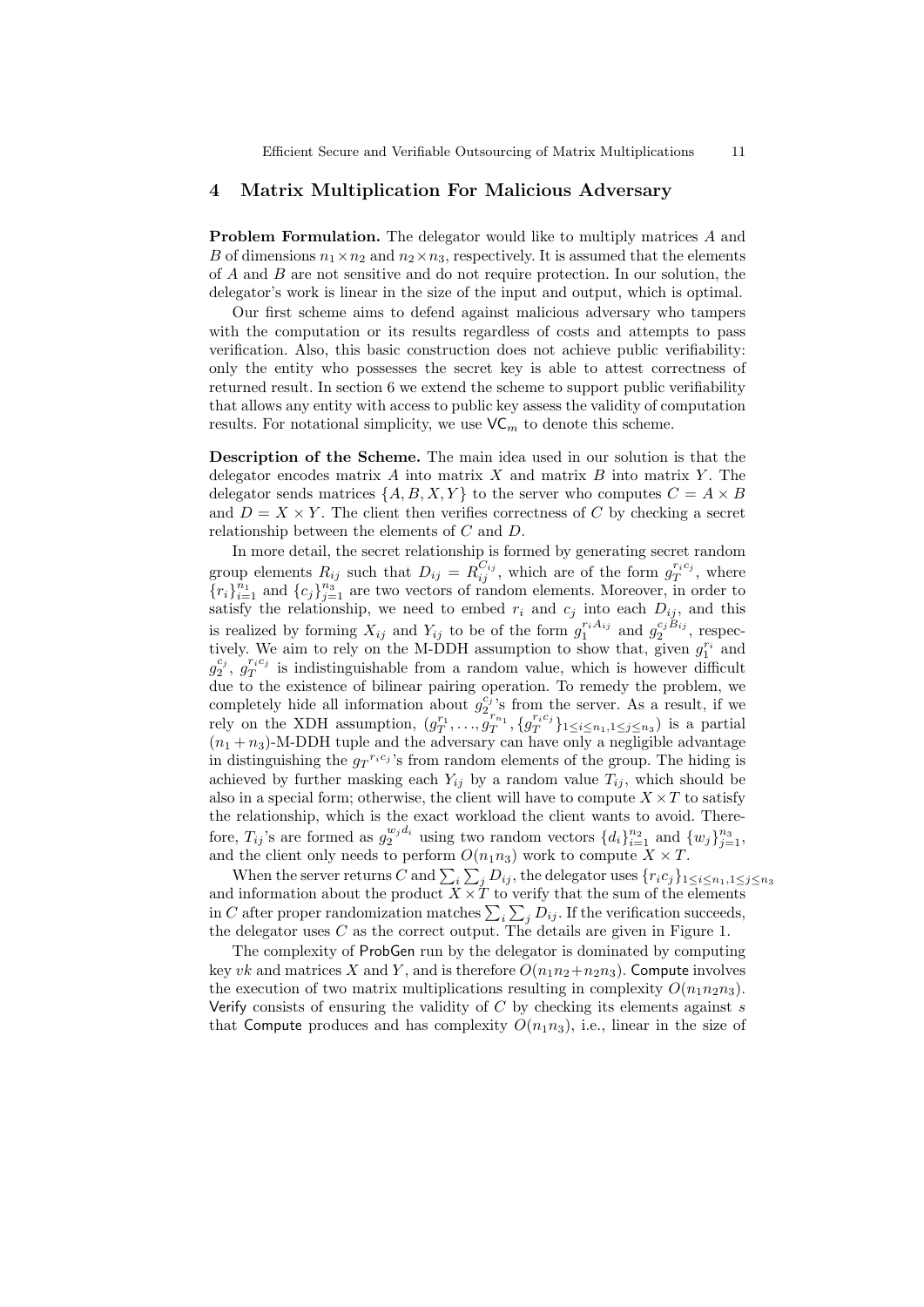Setup( $1^{\kappa}, f$ ): Given f that indicates matrix multiplication, using the security parameter  $\kappa$  run  $(p, \mathbb{G}_1, \mathbb{G}_2, \mathbb{G}_T, g_1, g_2, e) \leftarrow Set(1^{\kappa})$  and set Set params  $=(p, \mathbb{G}_1, \mathbb{G}_2, \mathbb{G}_T, e)$  $g_1, g_2, g_T = e(g_1, g_2), f$ . Matrix elements should be representable as values in  $\mathbb{Z}_p$ . ProbGen $(x = (A, B)$ , params): On input two matrices A and B of respective dimensions  $n_1 \times n_2$  and  $n_2 \times n_3$ , perform: 1. Choose  $r_i \stackrel{R}{\leftarrow} \mathbb{Z}_p^*$  for  $1 \leq i \leq n_1$ ,  $d_j \stackrel{R}{\leftarrow} \mathbb{Z}_p^*$  for  $1 \leq j \leq n_2$ , and  $c_k, w_k \stackrel{R}{\leftarrow} \mathbb{Z}_p^*$  for  $1 \leq k \leq n_3$ . 2. Compute  $t_i = \sum_{k=1}^{n_2} A_{ik} d_k$  for  $1 \leq i \leq n_1$ ,  $f = \sum_{j=1}^{n_3} w_j$ , and  $vk_i = r_i t_i f$  for  $1 \leq i \leq n_1$ . 3. Compute  $X_{ij} = g_1^{r_i A_{ij}}$  for  $1 \leq i \leq n_1$  and  $1 \leq j \leq n_2$ . 4. Compute  $Y_{ij} = g_2^{c_j B_{ij} + w_j d_i}$  for  $1 \le i \le n_2$  and  $1 \le j \le n_3$ . 5. Set  $\mathsf{SK}_x = (\{c_i\}_{i=1}^{n_3}, \{vk_i\}_{i=1}^{n_1}, \{r_i\}_{i=1}^{n_1}), \mathsf{EK}_x = \text{params}, \text{ and } \sigma_x = (A, B, X, Y).$ Compute(EK<sub>x</sub>,  $\sigma_x = (A, B, X, Y)$ ): Given  $\sigma_x$ , execute: 1. Compute  $C = A \times B$ . 2. Compute  $s = \prod_{i=1}^{n_1} \prod_{j=1}^{n_3} \prod_{k=1}^{n_2} e(X_{ik}, Y_{kj}).$ 3. Set  $\sigma_u = (C, s)$ .  $\text{Verify}(\textsf{SK}_x = (\{c_i\}_{i=1}^{n_3}, \{vk_i\}_{i=1}^{n_1}, \{r_i\}_{i=1}^{n_1}), \sigma_y = (C, s)$ ): If  $g_T^{\sum_{i=1}^{n_1} r_i \sum_{j=1}^{n_3} c_j C_{ij} + vk_i} = s$ , output  $C$ ; otherwise, output  $\bot$ .

Fig. 1. Description of the core scheme  $\mathsf{VC}_m$  in presence of malicious adversaries.

the output. The value of  $s$  is computed in such a way that a malicious adversary is unable to construct an incorrect s that passes the verification test.

Security of the scheme can be stated as follows:

Theorem 1. Assuming that the M-DDH and XDH problems are hard, the verifiable computation scheme  $VC_m$  is secure according to Definition 5 in presence of malicious adversaries.

The proof and correctness analysis of this construction can be found in Appendix A.

# 5 Matrix Multiplication For Rational Adversary

Our next construction aims at defending against a rational adversary. Because a rational adversary behaves in the most profitable manner by considering both the compensation paid by the client and the cost endured during the computation, it would be to the adversary's advantage to honestly report all computed results to obtain compensation for the work (rather than report a bogus result that could be detected with overwhelming probability and hence yield a lower reward).

In our solution against rational adversaries  $VC_r$ , we achieve two features: (i) to force a rational adversary who wishes to maximize its profits to conform to the prescribed protocol and (ii) in case of faulty computation, to pinpoint location of faulty cells by both the server and the client. Realizing both features is achieved by requiring the client to perform only work sublinear in the size of the matrices at the time of computation verification. For the ease of presentation, we describe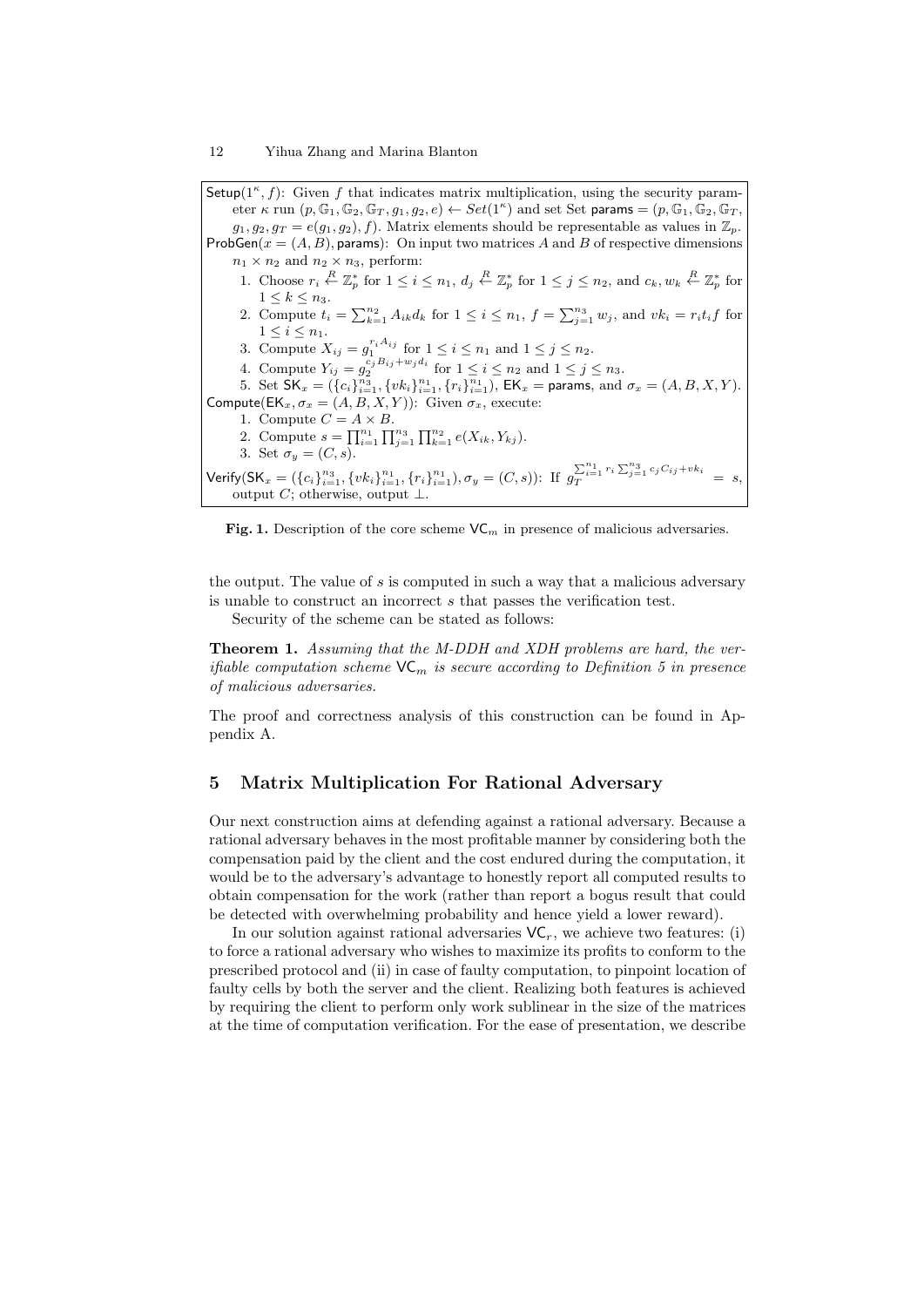our solution in a modular manner, where the first scheme support only the first feature and the second presented scheme enhances it with the second feature.

## 5.1 Description of the Base Scheme

The main idea behind  $\mathsf{VC}_r$  is similar to that of  $\mathsf{VC}_m$ : as before, the delegator encodes A into X and B into Y and asks the server to compute products  $A \times B$ and  $X \times Y$ . Similar to  $\mathsf{VC}_m$ , correctness of  $A \times B$  is verified by checking a secret relationship between the two matrix products. However, unlike  $\mathsf{VC}_m$ , where the delegator performs the verification itself, in  $VC_r$ , the delegator further outsources the verification task to the server and only performs one string comparison to confirm correctness of the verification process. The saving in the verification cost comes with slightly increased work during problem generation, but this work is still linear in the size of input and output. This scheme can be suitable in the setting with three entities (besides the server) such as a doctor who delegates problem generation to lab assistants and patients who verifies the result of the computation returned by the server. The entity performing problem generation (i.e., lab assistant in the above example) is willing to put in additional (one-time) work to benefit routine operations (i.e., verification) by end users (patients).

In our solution, the delegator, as before, produces  $X$  as a randomized version of A with its elements of the form  $g_1^{r_i A_{ij}}$  and Y as a randomized version of B with its elements of the form  $g_2^{c_j B_{ij} + w_j d_i}$ . The delegator also releases a new matrix Z formed as  $g_T^{r_i c_j}$  to aid the server in producing a proof of correct computation. Unlike  $VC_{m}$ , security of which relies on the secrecy of  $g_T^{r_ic_j}$ , in  $VC_r$ , we need to incorporate additional secret information in the solution to guarantee security despite public exposure of matrix Z. If we treat Y as  $\hat{B} + T$ , where  $\hat{B} = g_2^{c_j B_{ij}}$ and  $T = g_2^{w_j d_i}$ , we want to use  $X \times T$  as secret information. In order to do that, the cells of  $X \times T$  should be indistinguishable from random group elements, and can be produced by the server only if it follows the prescribed protocol. Towards the goal, we incorporate additional randomization into X and  $\hat{B}$  by representing their elements as  $g_1^{r_i/m_jA_{ij}}$  and  $g_2^{c_jm_iB_{ij}}$ , respectively, using another random vector  ${m_i}_{i=1}^{n_2}$ . The verification key is set to be the result of hashing of all cells of  $X \times T$ . Therefore, to pass verification, the server has to recover all elements of  $X \times T$  correctly. Notice that because the server is unable to separate  $\hat{B}$  from T in Y and thus compute  $X \times T$  by unintended means, the server is forced to compute  $X \times Y$  and  $A \times B$ , determine  $X \times \hat{B}$  from  $A \times B$  with the help of Z, and remove  $X \times \hat{B}$  from  $X \times Y$  to recover the key. The scheme is given in Figure 2.

The complexity of ProbGen is  $O(n_1n_2 + n_1n_3 + n_2n_3)$ , i.e., linear in the size of the input. The complexity of Compute is dominated by two matrix multiplications resulting in  $O(n_1n_2n_3)$  time. Lastly, the Verify algorithm performs a single string comparison of complexity  $O(1)$  and outputs the matrix of size  $n_1 \times n_3$ .

Security of this solution holds only when each cell  $A_{ij}$  of matrix A takes a non-zero value. For that reason, we next describe a mechanism for encoding an arbitrary matrix  $M$  into an equivalent matrix  $M'$  that contains only non-zero values and decoding the result after  $M'$  is used in the computation.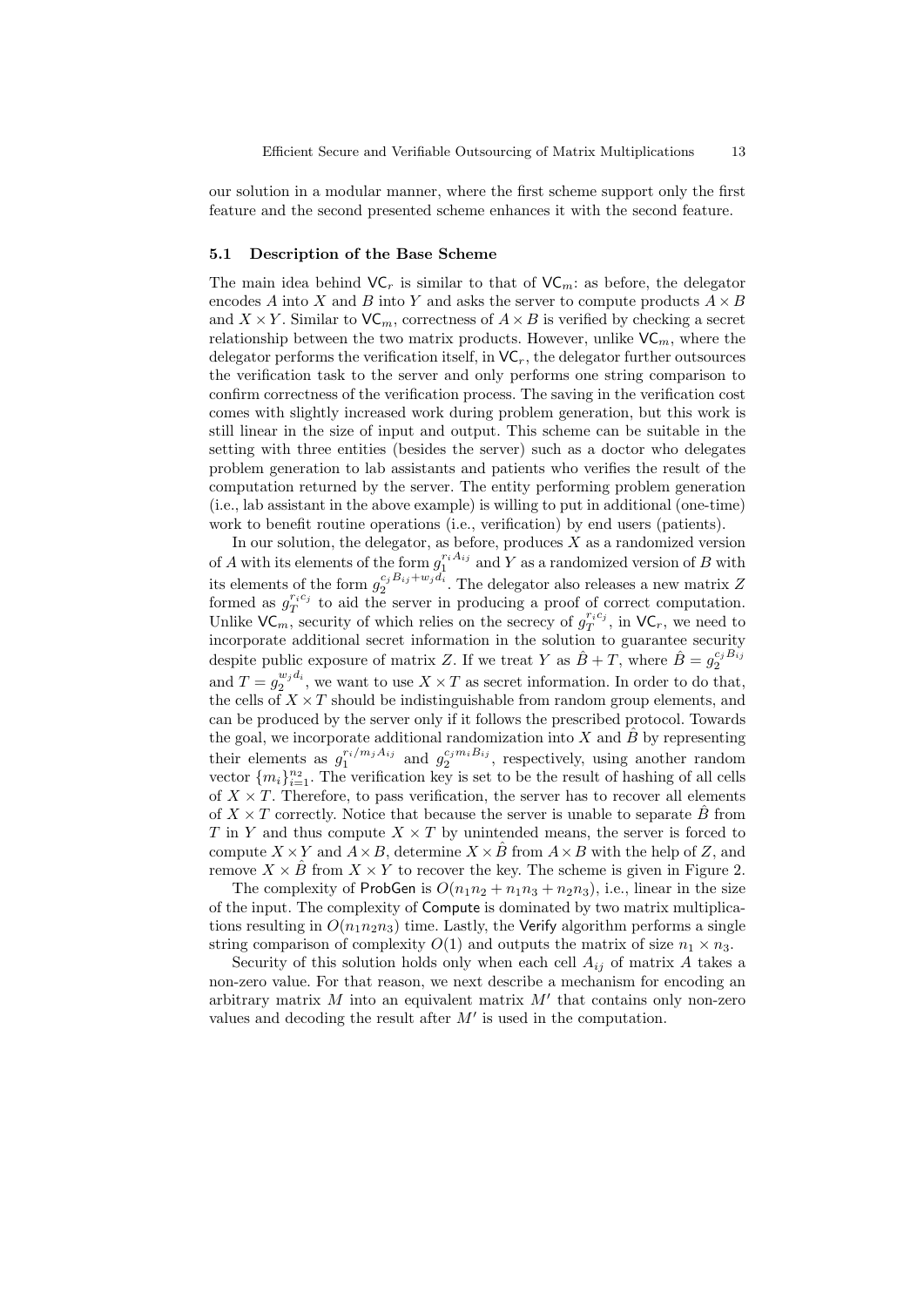Setup $(1^{\kappa}, f)$ : The same as in  $\mathsf{VC}_m$ .

ProbGen( $x = (A, B)$ , params): On input two matrices A and B of respective dimensions  $n_1 \times n_2$  and  $n_2 \times n_3$ , perform:

- 1. Choose  $r_i \stackrel{R}{\leftarrow} \mathbb{Z}_p^*$  for  $1 \leq i \leq n_1$ ,  $d_j, m_j \stackrel{R}{\leftarrow} \mathbb{Z}_p^*$  for  $1 \leq j \leq n_2$ , and  $c_k, w_k \stackrel{R}{\leftarrow} \mathbb{Z}_p^*$ for  $1 \leq k \leq n_3$ .
- 2. Compute  $X_{ij} = g_1^{r_i/m_j A_{ij}}$  for  $1 \le i \le n_1$  and  $1 \le j \le n_2$ .
- 3. Compute  $Y_{ij} = g_2^{c_j m_i B_{ij} + w_j d_i}$  for  $1 \leq i \leq n_2$  and  $1 \leq j \leq n_3$ .
- 4. Compute  $Z_{ij} = g_T^{c_j r_i}$  for  $1 \leq i \leq n_1$  and  $1 \leq j \leq n_3$ .
- 5. Compute  $t_i = \sum_{k=1}^{\bar{n}_2} A_{ik} d_k / m_k$  for  $1 \leq i \leq n_1$ , and  $vk_{ij} = t_i r_i w_j$  for  $1 \leq i \leq n$  $n_1$  and  $1 \leq j \leq n_3$ .
- 6. Compute  $sk_{ij} = g_T^{v k_{ij}}$  for  $1 \leq i \leq n_1$  and  $1 \leq j \leq n_3$ , set  $sk_j =$  $H(sk_{1j}||sk_{2j}|| \dots ||sk_{n_1j})$  for  $1 \leq j \leq n_3$ , and  $sk = H(sk_1||sk_2|| \dots ||sk_{n_3})$ . 7. Set  $SK_x = sk$ ,  $EK_x = (params, Z)$ , and  $\sigma_x = (A, B, X, Y)$ .

Compute(EK<sub>x</sub> = (params, Z),  $\sigma_x = (A, B, X, Y)$ ): Execute the following steps:

1. Compute (i)  $V_{ij}^{(1)} = \sum_{k=1}^{n_2} A_{ik} B_{kj}$ , (ii)  $V_{ij}^{(2)} = \prod_{k=1}^{n_2} e(X_{ik}, Y_{kj}) =$  $g_T \sum_{k=1}^{n_2} A_{ik}(c_j r_i B_{kj} + w_j d_k r_i/m_k)$ , and (iii)  $\Delta_{ij} = V_{ij}^{(2)}/Z_{ij} V_{ij}^{(1)}$  for  $1 \le j \le n_3$ and  $1 \leq i \leq n_1$ .

2. Compute  $s\hat{k}_j = H(\Delta_{1j}||\Delta_{2j}||\ldots||\Delta_{n_1j})$  and  $s\hat{k} = H(\hat{sk}_1||\hat{sk}_2||\ldots||\hat{sk}_{n_3})$ .

3. Set 
$$
\sigma_y = (V^{(1)}, \hat{sk})
$$
.  
Verify(SK<sub>x</sub> = sk,  $\sigma_y = (V^{(1)}, \hat{sk})$ ): Verify whether  $\hat{sk} = sk$ . If the check succeeds, out-

put 
$$
V^{(1)}
$$
; otherwise, output  $\perp$ .

Fig. 2. Description of the core scheme  $\mathsf{VC}_r$  in presence of rational adversaries.

- Matrix encoding: Given M of dimensions  $n_1 \times n_2$ , choose any value  $\ell$  such that  $A_{ij} + \ell \neq 0$  for  $1 \leq i \leq n_1$  and  $1 \leq j \leq n_2$ . To form M', add  $\ell$  to each element of M, i.e.,  $M'_{ij} = M_{ij} + \ell$ , and store  $\ell$  for future reference.
- Matrix decoding: Let  $C' = M' \times N'$ , where  $M'(N')$  is an encoded version of matrix M (resp., N) using value  $\ell_1$  (resp.,  $\ell_2$ ) and has dimensions  $n_1 \times n_2$  (resp.,  $n_2 \times n_3$ ). Observe that each element  $C'_{ij} = \sum_{k=1}^{n_2} (M_{ik} + \ell_1)(N_{kj} + \ell_2)$ . To recover  $C = M \times N$ , compute the offset  $\Delta_{ij}$  for each element, which equals to  $\ell_2 \sum_{k=1}^{n_2} M_{ik} + \ell_1 \sum_{k=1}^{n_2} N_{kj} + n_2 \ell_1 \ell_2$ , and set  $C_{ij} = C'_{ij} - \Delta_{ij}$ . Note that the value  $\ell_2 \sum_{k=1}^{n_2} A_{ik} (\ell_1 \sum_{k=1}^{n_2} B_{kj})$  is the same for all elements in a single row of matrix  $\overline{M}$  (resp., single column of matrix  $N$ ). This means that we only need to compute that value for  $n_1$  rows of matrix M (resp.,  $n_3$  columns of matrix  $N$ ). The overall complexity of computing all offsets is therefore  $O(n_1n_2 + n_2n_3)$  and the complexity of computing C from C' is  $O(n_1n_3)$ . The decoding computation is simplified when only one of the matrices used

in the product was encoded to eliminate zero entries (as in  $VC_r$ ). In that case, the offset becomes  $\Delta_{ij} = \ell_1 \sum_{k=1}^{n_2} N_{kj}$  assuming that M was the encoded matrix, and the overall complexity of decoding is  $O(n_1n_3 + n_2n_3)$ .

Security of our  $\mathsf{VC}_r$  scheme can be stated as follows:

Theorem 2. If H is a collision-resistant hash function, the M-DDH and XDH assumptions hold, and all elements of A are non-zero, a server that deviates from the protocol can only pass verification with a probability negligible in  $\kappa$ .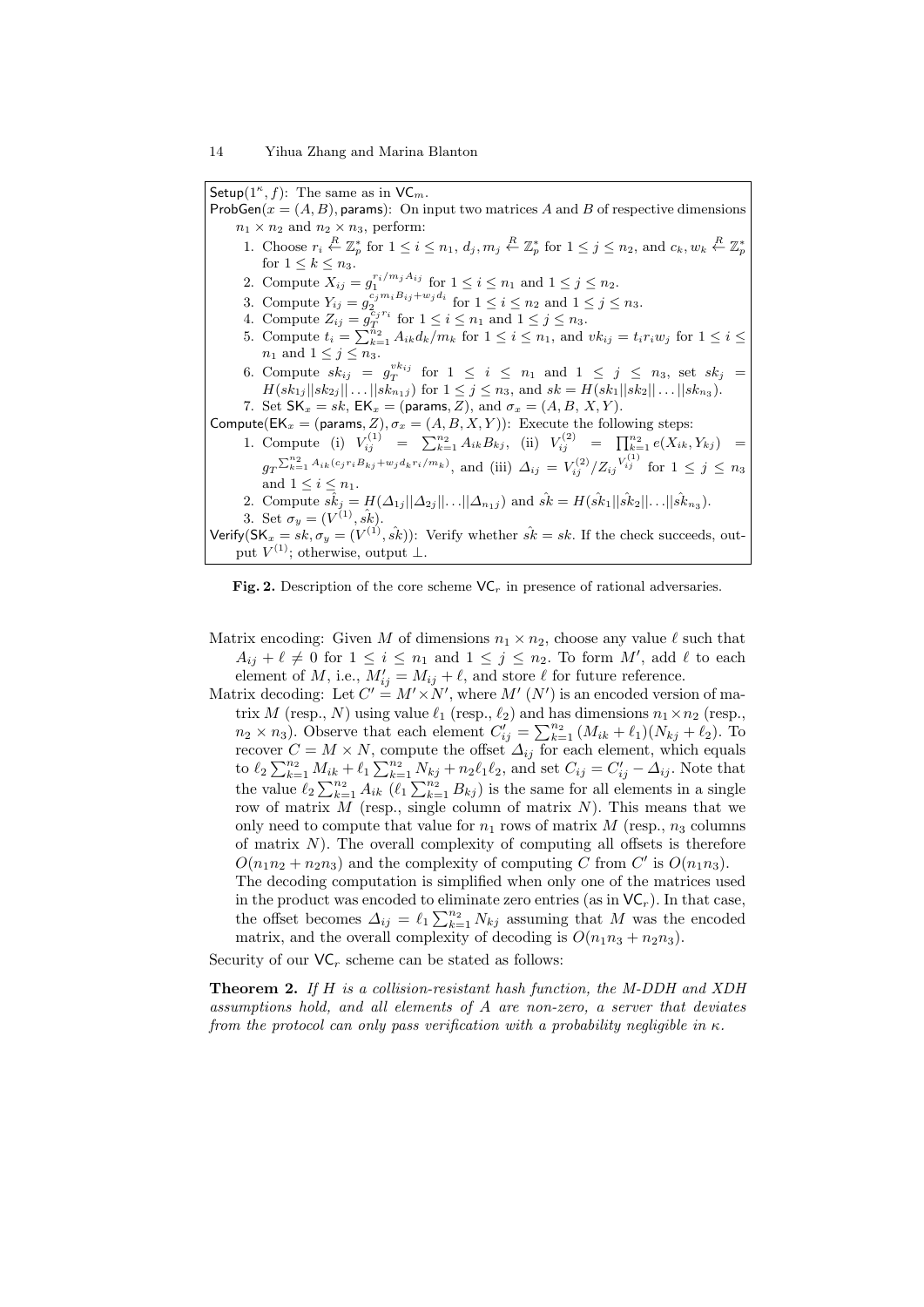**Assumption 2** If in  $VC_r$  the server returns correct  $\hat{sk} = sk$  but incorrect  $V^{(1)} \neq$ C, the error will be detected by the client with a non-negligible probability.

This assumption is crucial to our result and can be realized by outsourcing a small (but non-negligible) fraction  $0 < \rho < 1$  of all tasks to a second independent server. For example, for each task the client chooses random  $v \in [0,1]$ , and if  $v \leq \rho$ , the client uses two (non-colluding) servers for independently outsourcing the task and compares the returned products  $C$  afterwards. If the servers are non-colluding and at least one returned  $C$  is incorrect, the client will be able to detect misbehavior with non-negligible probability. This implies that if the server performed the work to pass the verification test, it will be incentivized to return correct C.

**Theorem 3.** If Assumptions 1 and 2 and assumptions of Theorem 2 hold,  $VC_r$ is secure in presence of rational adversaries according to Definition 6.

Due to space constraints, security proofs and correctness analysis are available only in the full version [34]. The above means that following the protocol and producing correct matrix products  $A \times B$  and  $X \times Y$  is the most profitable strategy for a rational adversary.

#### 5.2 Description of the Enhanced Scheme

In this section, we propose an enhanced scheme that supports chaining and allows honest parties to pinpoint faulty cells in case of computation corruption or intentional deviation from the prescribed computation using a single mechanism. That is, recall that this feature makes it difficult for a dishonest server to continue with the next stage of the computation if it was not carried out correctly at the current stage and allows the client to efficiently identify the first stage at which a fault occurred. It also allows the cloud itself to detect a problem with the computation (in case of compromise or malware infection). The basic idea behind the solution is that the client divides the entire computation into  $n_3$ sub-computations. The keys  $sk_i$  are formed as before, but now the *i*th key is used to encode the inputs of the  $(i + 1)$ th sub-computation. The server is able to recover the  $(i + 1)$ th sub-key only if it executes sub-computations  $1, \ldots, i$ correctly. Upon computation completion, the verifier receives the last key from the server and examines its correctness. If the verifier notices a discrepancy between the returned key and its expected value, he will ask the server to return all the keys generated throughout the computation. The verifier then applies a procedure similar to binary search to locate the first incorrect key, which corresponds to the first sub-computation that has been executed incorrectly. This operation can be implemented in  $O(\log n)$  steps when the number of subcomputations is n. The server will also be able to examine correctness of the first  $i$  sub-computations that have been executed so far by verifying that the inputs of  $(i + 1)$ th sub-computation could be decoded correctly using  $sk_i$ . If this check fails, this serves as a notice of the existence of faulty cells and the server can suspend the computation to identify faulty sells among the computed cells.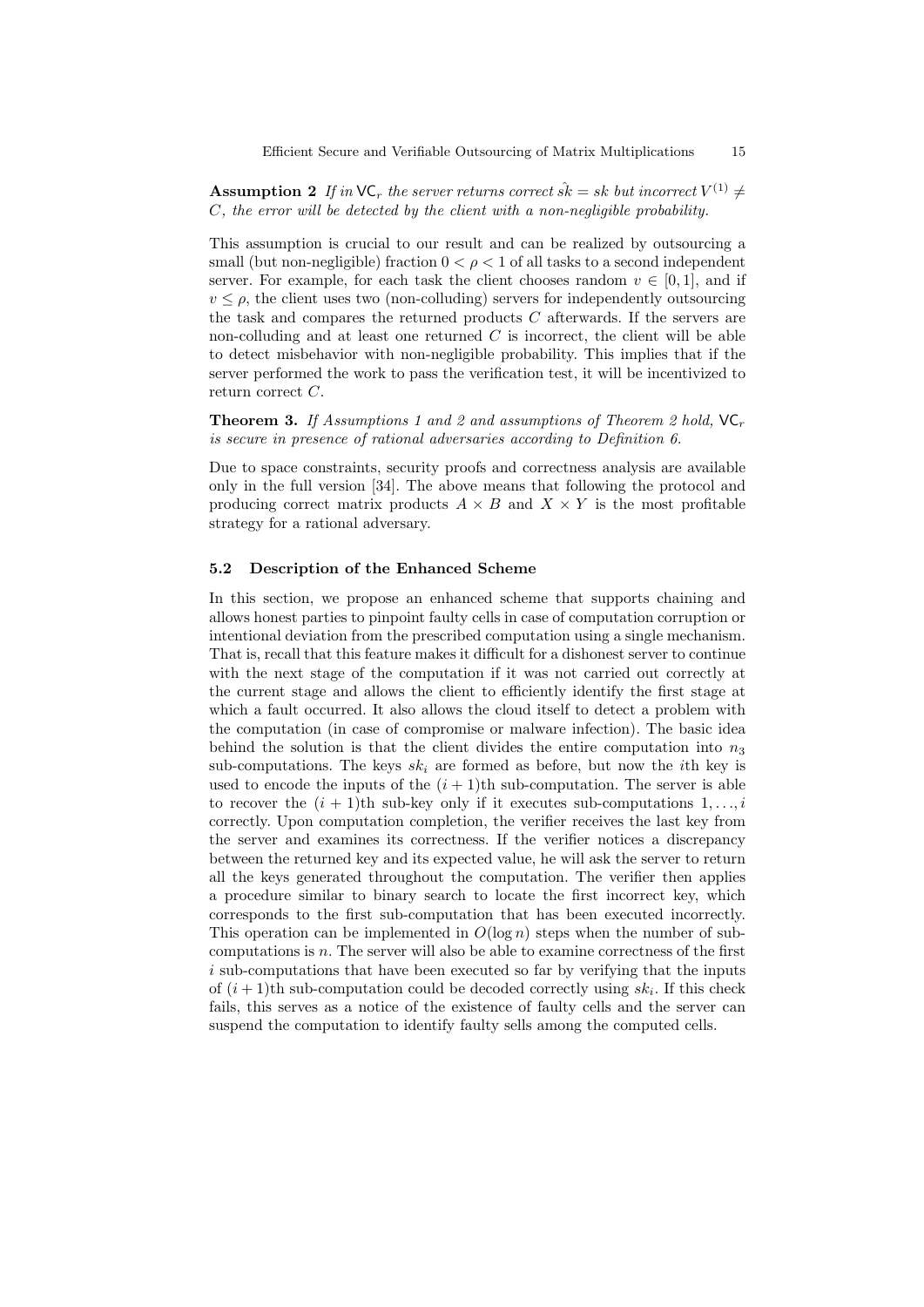The detail of our solution can be described as follows: The client generates five matrices  $\{A, B, X, Y, Z\}$  and forms keys  $sk_i$  as in the base scheme. Now the computation of the *i*th column of matrices  $A \times B$  and  $X \times Y$  is considered to be the *i*th sub-computation. The client then blinds each element of the  $(i+1)$ th column of matrices  $B$  and  $Y$  by XORing them with a pseudo-random string. This string is produced using  $sk_i$  as the secret key to a pseudo-random function PRF, which is evaluated on the cell's row and column indices together with a unique identifier for each matrix to guarantee uniqueness of the input/output.

In order to remove blinding and recover the next sub-computation, the server needs to produce correct  $sk_i$  as before (by computing the *i*th column of two matrix products) and evaluate the PRF on that key to reproduce the random mask. This will allow the server to recover the inputs for the  $(i+1)$ th column of matrix B and Y, i.e., the  $(i+1)$ th sub-computation, and continue the computation. We make the size of the pseudo-random output of PRF longer than the size of matrix elements they mask so that the remaining bits can be used to verify that the input to the  $(i+1)$ th sub-computation was decoded correctly. That is, we append a zero string of a predefined size to each input before encoding, and the server can use it to verify that decoding was successful (and if it was not, investigate the reason for the failure). At the end of the computation, the server recovers and returns the last key  $sk_{n_3}$ , which the client compares to the expected key and accepts the output if the verification succeeds. The scheme is given in Figure 3.

The complexities of ProbGen and Compute are the same as in  $VC_r$ , i.e.,  $O(n_1n_2 + n_1n_3 + n_2n_3)$  and  $O(n_1n_2n_3)$ , respectively. Verify now performs one string comparison of complexity  $O(1)$  and outputs a matrix of size  $n_1 \times n_3$  in case of no errors. Otherwise, the client retrieves  $n_3$  keys and additionally performs  $O(\log(n_3))$  work. Security is stated below and the proof can be found in [34].

**Theorem 4.** If  $H$  is a collision-resistant hash function, PRF is a pseudo-random function, the M-DDH and XDH assumptions hold, and all elements of A are nonzero, the server that deviates from the correct protocol can only pass verification with a probability negligible in  $\kappa$ .

As the corollary, we have that if the result does not verify, the client can identify the first faulty sub-computation using  $O(\log(n_3))$  string comparisons.

## 6 Extensions

In this section, we sketch how to extend our schemes to incorporate privacy protection of input/output matrices and public verifiability. The details of the constructions and their analysis are available in [34].

Matrix Privacy. This property must ensure that the server is unable to learn any information about A and B and their product  $A \times B$ . We thus modify both schemes to achieve this goal, while still preserving computation verifiability.

Malicious Setting. To protect matrices A and B in  $\sigma_x$ , our solution encodes them using a homomorphic encryption scheme (e.g., BGN encryption [11]) that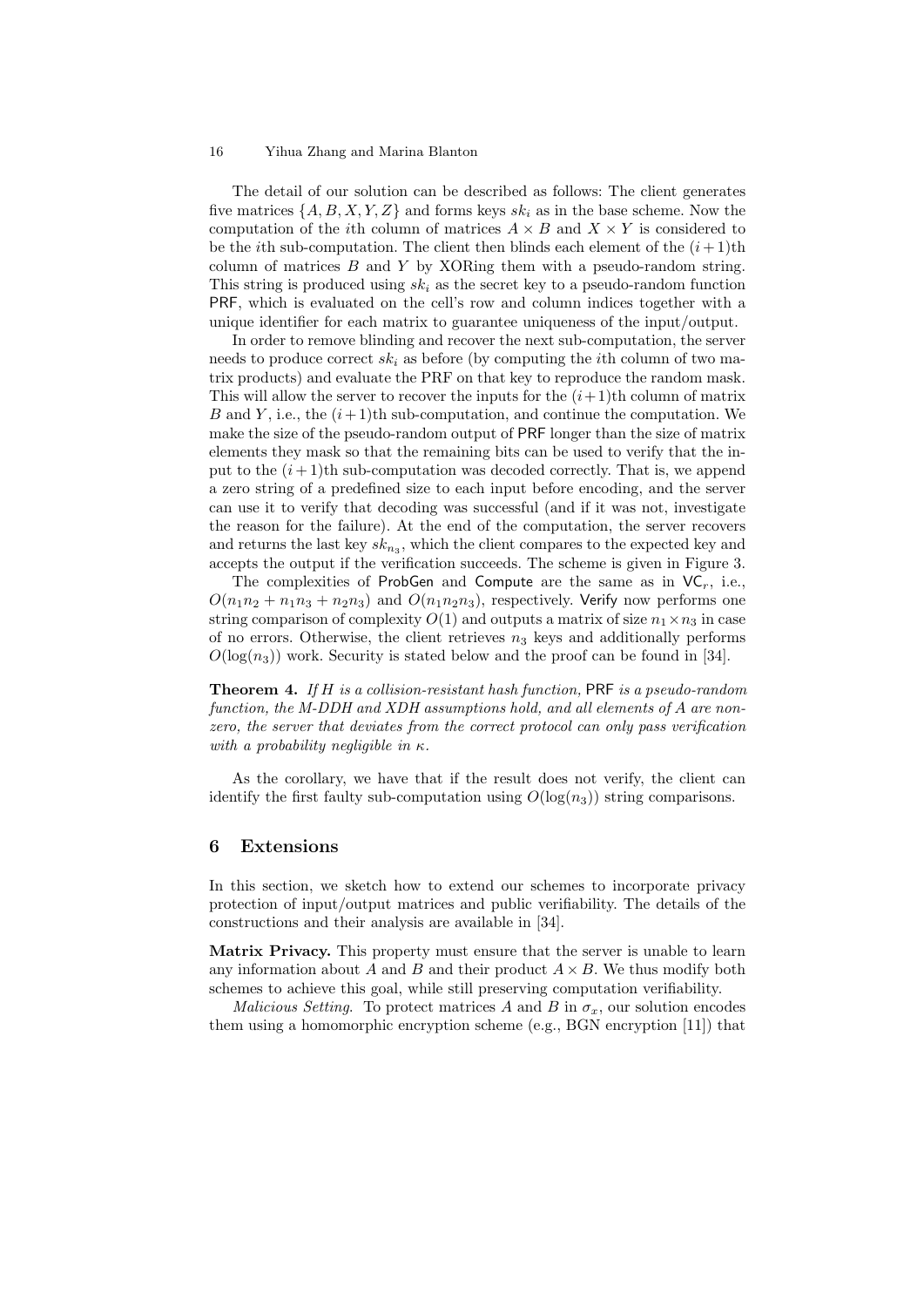Setup $(1^{\kappa}, f)$ : The same as in VC<sub>r</sub>. ProbGen( $x = (A, B)$ , params): Given matrices A and B, perform: 1. Compute X, Y, Z, and  $\{sk_i\}_{i=1}^{n_3}$  as in  $\mathsf{VC}_r$ . 2. Set  $\hat{B}_{i1} = B_{i1}$  and  $\hat{Y}_{i1} = Y_{i1}$  for  $1 \leq i \leq n_2$ ; and also set •  $\hat{B}_{ij} = \mathsf{PRF}_{sk_{j-1}}(i||j||0) \oplus (B_{ij}||0^{\lambda})$ •  $\hat{Y}_{ij} = \mathsf{PRF}_{sk_{j-1}}(i||j||1) \oplus (Y_{ij}||0^{\lambda})$ for  $1 \leq i \leq n_2$  and  $2 \leq j \leq n_3$ , where  $\lambda$  is a correctness parameter. 3. Set  $\mathsf{SK}_x = \{sk_i\}_{i=1}^{n_3}$ ,  $\mathsf{EK}_x = (\mathsf{params}, Z)$ , and  $\sigma_x = (A, \hat{B}, X, \hat{Y})$ . Compute(EK<sub>x</sub> = (params, Z),  $\sigma_x = (A, \hat{B}, X, \hat{Y})$ ): Execute steps: 1. Set  $U_{i1}^{(1)} = \hat{B}_{i1}$  and  $U_{i1}^{(2)} = \hat{Y}_{i1}$  for  $1 \le i \le n_2$ . 2. For  $j = 1, ..., n_3$  do: (a) For  $1 \le i \le n_1$ , compute  $V_{ij}^{(1)} = \sum_{k=1}^{n_2} A_{ik} U_{kj}^{(1)}$  and  $V_{ij}^{(2)} = \prod_{k=1}^{n_2} e(X_{ik}, U_{kj}^{(2)})$ . (b) Let  $\Delta_{ij} = V_{ij}^{(2)}/Z_{ij} V_{ij}^{(1)}$  for  $1 \le i \le n_1$ . Set  $s\hat{k}_j = H(\Delta_{1j} || \Delta_{2j} || \ldots || \Delta_{n_1j}).$ (c) If  $j \neq n_3$ , for  $1 \leq i \leq n_2$  compute  $\bullet \ \ U^{(1)}_{ij+1}||W_1 = \hat{B}_{ij+1} \oplus \mathsf{PRF}_{s\hat{k}_j}(i||j+1||0)$ •  $U_{ij+1}^{(2)}||W_2 = \hat{Y}_{ij+1} \oplus \text{PRF}_{s\hat{k}_j}(i||j+1||1)$ If  $W_1$  or  $W_2$  is not equal to  $0^{\lambda}$ , report an error and abort. 3. Set  $\sigma_y = (V^{(1)}, \hat{sk}_{n_3}).$ Verify(SK<sub>x</sub> = {sk<sub>i</sub>}<sup>n<sub>3</sup></sub><sub>i=1</sub>,  $\sigma_y = (V^{(1)}, \hat{sk}_{n_3})$ ): Verify whether  $\hat{sk}_{n_3} = sk_{n_3}$ . If the check suc-</sup> ceeds, output  $V^{(1)}$ . Otherwise, retrieve all  $\{\hat{sk}_i\}_{i=1}^{n_3}$  from the server and find the smallest index i such that  $s\hat{k}_i \neq sk_i$  using binary search.

Fig. 3. Description of scheme  $VC'_r$  that incorporates chaining and allows for fast location of an error in the computation.

supports one multiplication and an unlimited number of additions on encrypted messages. This allows for matrix multiplication  $A \times B$  to be privately carried out on encrypted data. The server also sees  $X$  and  $Y$ , but no changes to  $Y$  are necessary. That is, the term  $g_2^{w_j d_i}$  protects each element of matrix B that matrix  $Y$  encodes, assuming that the M-DDH assumption holds. Matrix  $X$ , however, in its original form can disclose information about the elements of A. To prevent this disclosure, we encode its elements in a form similar to that of matrix  $Y$ , by incorporating a random term  $g_1^{h_j u_i}$  into each element of X.

Rational Setting. Unlike  $VC_m$ , where the computation of product matrix C and verification value s can be carried out independently, in  $\mathsf{VC}_r$  the server needs to perform these two computations together in order to produce correct key  $sk$ used for verification purposes. As a direct consequence of the difference, we no longer can apply an arbitrary encryption algorithm to matrices  $A$  and  $B$  because randomness used in ciphertexts will lead to the delegator's inability to properly compute  $sk$ . To resolve the issue, we encode A and B using a similar mechanism to that of forming matrices  $X$  and  $Y$ . That is, we use the product of two newly generated random values (such as  $w_j d_i$  in  $Y_{ij}$ ) to protect each individual element in A and B, and update  $vk_{ij}$  accordingly to allow for correct verification.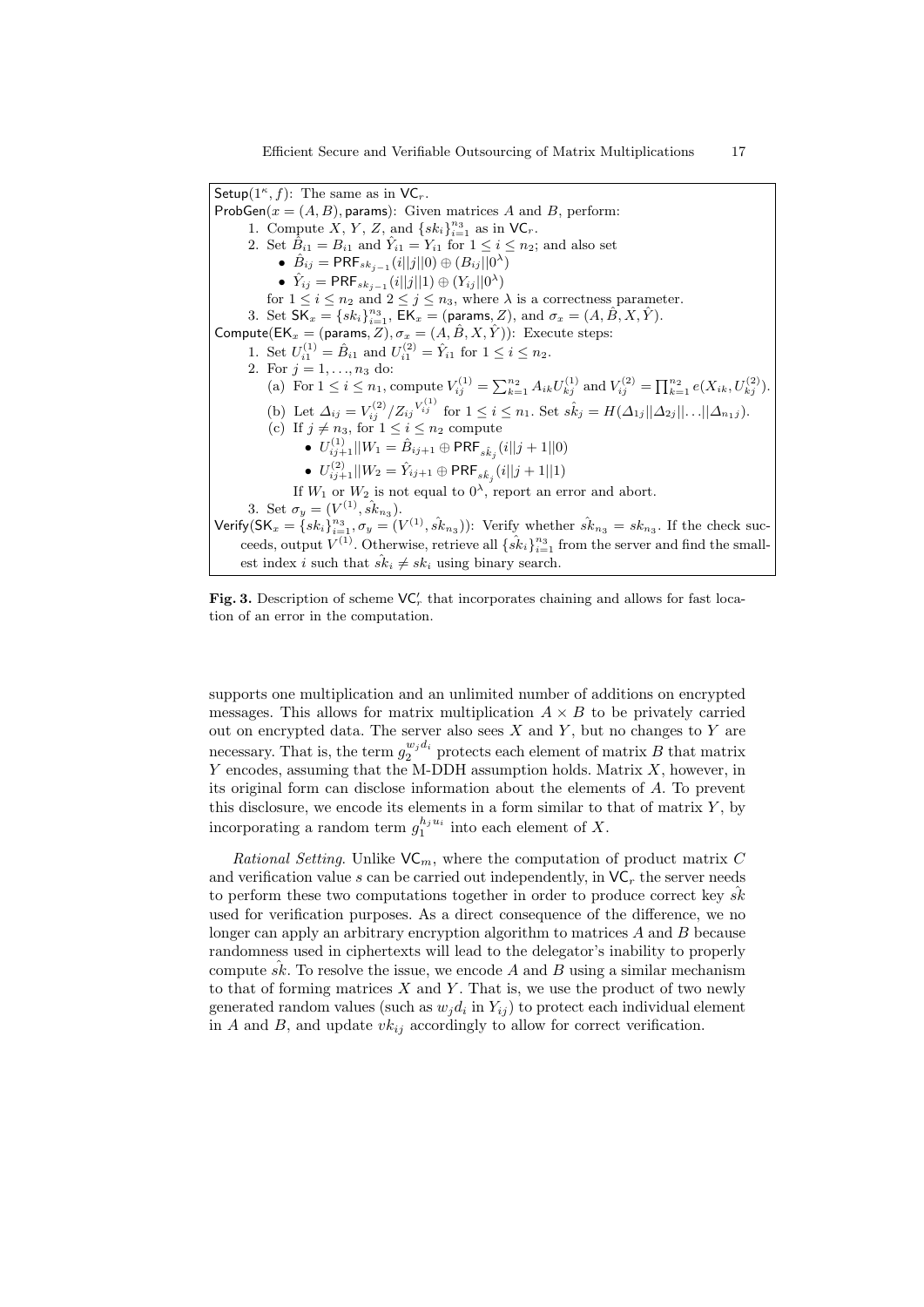Public Verifiability. Recall that public verifiability allows any entity to verify correctness of the returned result using a public verification key. To incorporate public verifiability into  $\mathsf{VC}_m$  and  $\mathsf{VC}_r$ , the client will now need to produce a public verification key  $PVK_x$  as a public version of  $SK_x$  at ProbGen time, which will roughly be in the form of  $g^{SK_x}$ . This key then can be utilized by any auditor at Verify time to assess correctness of the result of outsourced computation.

Rational Setting. Recall that in  $\mathsf{VC}_r$ , client's secret key  $\mathsf{SK}_x$  consists of only key sk. Therefore, all that is needed to convert the solution into a publicly verifiable scheme is to make a public version of the key,  $g^{sk}$ , publicly available. Then, the verification consists of checking whether  $g^{sk} = g^{\hat{sk}}$ , where, as before,  $s\hat{k}$  is produced by the server during Compute.

Malicious Setting. This time, unlike the rational setting, achieving public verifiability by setting  $\mathsf{PVK}_x$  to be  $g^v$  for every  $v \in \mathsf{SK}_x$  does not work. Doing so would reveal crucial key information, which can be easily exploited by the server to compromise integrity of the returned result. In particular, suppose we set PVK<sub>x</sub> to consist of  $g_T^{r_ic_j}$  for  $1 \le i \le n_1$  and  $1 \le j \le n_3$  and  $g_T^{\sum_{k=1}^{n_1} r_i v k_i}$ , and let Verify consists of checking whether  $\prod_{i=1}^{n_1} \prod_{j=1}^{n_3} (g_T^{r_ic_j})^{C_{ij}} + g_T^{\sum_{k=1}^{n_1^2} r_i v k_i} = s$  (where  $s$  is returned by Compute).<sup>1</sup> To launch an attack, the adversary first correctly computes C and s, then changes an arbitrary matrix element from  $C_{ij}$  to  $C_{ij} + \delta$ , and multiplies s by  $g_T^{r_i c_j \delta}$ . This allows the adversary to produce a tuple  $(\hat{C}, \hat{s})$ that differs from the correct  $(C, s)$ , but nevertheless passes verification. Notice that this attack is infeasible in the original  $\mathsf{VC}_m$  scheme as the adversary has no information about  $g_T^{r_ic_j}$  and hence is unable to correctly produce  $\hat{s}$ . Therefore, further changes are needed to support public verifiability in the malicious setting.

The idea behind the modification is to make  $g_T^{r_i c_j}$ 's and s belong to two different groups. That is, we make the values of the form  $g^{r_ic_j}$  available only in  $\mathbb{G}_T$ , while s will have to be produced as a number of elements  $s_i$  in  $\mathbb{G}_2$  (and there is no efficiently computable homomorphism from an element of  $\mathbb{G}_T$  to an element of  $\mathbb{G}_2$ ). Then in the construction the delegator produces PVK<sub>x</sub> as of  $g_1^{r_i}, g_T^{r_i c_j}$ and  $g_T^{\sum_{i=1}^{n_1} r_i v k_i}$  and provides only three matrices A, B, Y in  $\sigma_x$  to the server. The server computes each  $s_i \in \mathbb{G}_2$  by performing a modulo exponentiation using A and Y (instead of the pairing operation in  $VC_m$ ) and returns them to the client. Because verification of the result now consists of checking whether the product of all  $(g_T^{r_ic_j})^{C_{ij}}$ 's and  $g_T^{\sum_{i=1}^{n_1} r_i v k_i}$  matches the product of  $e(g_1^{r_i}, s_i)$ 's, it is no longer feasible for the adversary to succeed in the above attack.

The introduced modifications can also be applied to the version of the scheme with data privacy in both adversarial settings to obtain verifiable computation schemes with public delegatability and verifiability and privacy protection. Due to space constraints, detailed constructions of these schemes are provided in [34].

<sup>&</sup>lt;sup>1</sup> Note that because s is returned as an element of  $\mathbb{G}_T$  and each  $C_{ij}$  is returned as an element in  $\mathbb{Z}_p^*$ , the values  $g_T^{r_ic_j}$  for each i and j and  $g_T^{\sum_{k=1}^{n_1} r_i v k_i}$  represent the minimum information the verifier needs to possess to carry out verification.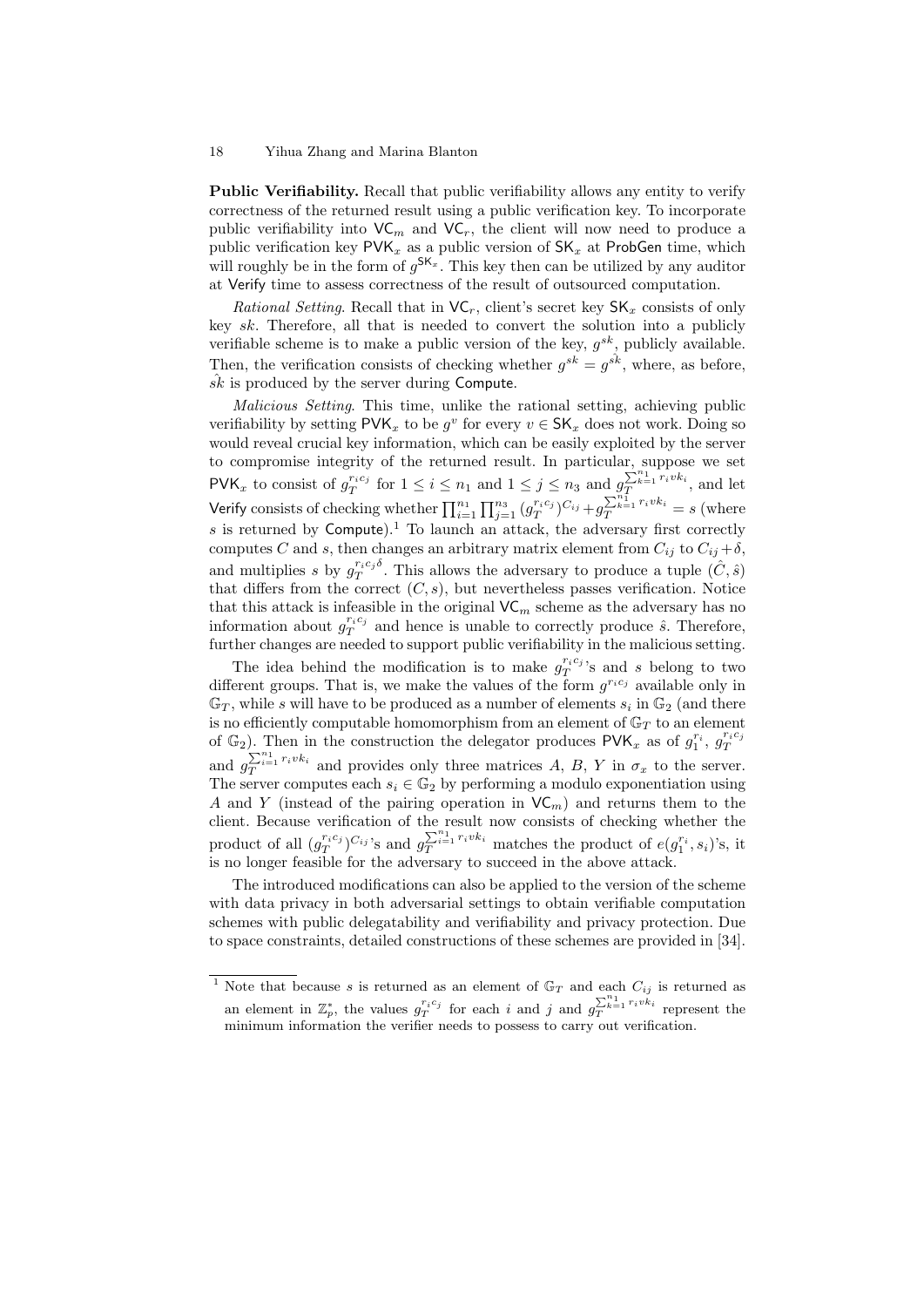# 7 Conclusions

This work presents schemes for verifiable outsourcing of matrix multiplications in both malicious and rational adversary models. The complexity and features of our schemes favorably compare to the state of the art, with the solution in the rational setting having a very low verification cost of only a single comparison. Our basic constructions achieve public delegatability and can be extended with features of data protection, public verifiability and chaining (supporting all or a subset of the features).

## Acknowledgments

This work was supported in part by grants CNS-1319090 and CNS-1223699 from the National Science Foundation and FA9550-13-1-0066 from the Air Force Office of Scientific Research. Any opinions, findings, and conclusions or recommendations expressed in this publication are those of the authors and do not necessarily reflect the views of the funding agencies.

## References

- 1. S. Agrawal and D. Boneh. Homomorphic MACs: MAC-based integrity for network coding. In ACNS, pages 292–305, 2009.
- 2. B. Applebaum, Y. Ishai, and E. Kushilevitz. From secrecy to soundness: Efficient verification via secure computation. In ICALP, pages 152–163, 2010.
- 3. M. Atallah and M. Blanton, editors. Algorithms and Theory of Computation Handbook. Volume I: General Concepts and Techniques, chapter 17. CRC Press, 2009.
- 4. M. Atallah and K. Frikken. Securely outsourcing linear algebra computations. In ASIACCS, pages 48–59, 2010.
- 5. M. Atallah, K. Frikken, and S. Wang. Private outsourcing of matrix multiplication over closed semi-rings. In SECRYPT, pages 136–144, 2012.
- 6. P. D. Azar and S. Micali. Rational proofs. In STOC, pages 1017–1028, 2012.
- 7. P. D. Azar and S. Micali. Super efficient rational proofs. In EC, pages 29–30, 2013.
- 8. L. Babai. Trading group theory for randomness. In STOC, pages 421–429, 1985.
- 9. M. Backes, D. Fiore, and R. M. Reischuk. Verifiable delegation of computation on outsourced data. In CCS, pages 863–874, 2013.
- 10. L. Ballard, M. Green, B. Medeiros, and F. Monrose. Correlation-resistant storage via keyword-searchable encryption. Cryptology ePrint Archive 2005/417, 2005.
- 11. D. Boneh, E. Goh, and K. Nissim. Evaluating 2-dnf formulas on ciphertexts. In TCC, pages 325–341, 2005.
- 12. E. Bresson, O. Chevassut, and D. Pointcheval. Dynamic group diffie-hellman key exchange under standard assumptions. In EUROCRYPT, pages 321–336, 2002.
- 13. D. Catalano, D. Fiore, R. Gennaro, and K. Vamvourellis. Algebraic (trapdoor) one-way functions and their applications. In TCC, pages 680–699, 2013.
- 14. CertiVox. Benchmarks and Subs performance for MIRACL library. https://certivox.org/display/EXT/Benchmarks+and+Subs.
- 15. K. Chung, Y. T. Kalai, F. Liu, and R. Raz. Memory delegation. In CRYPTO, pages 151–165, 2011.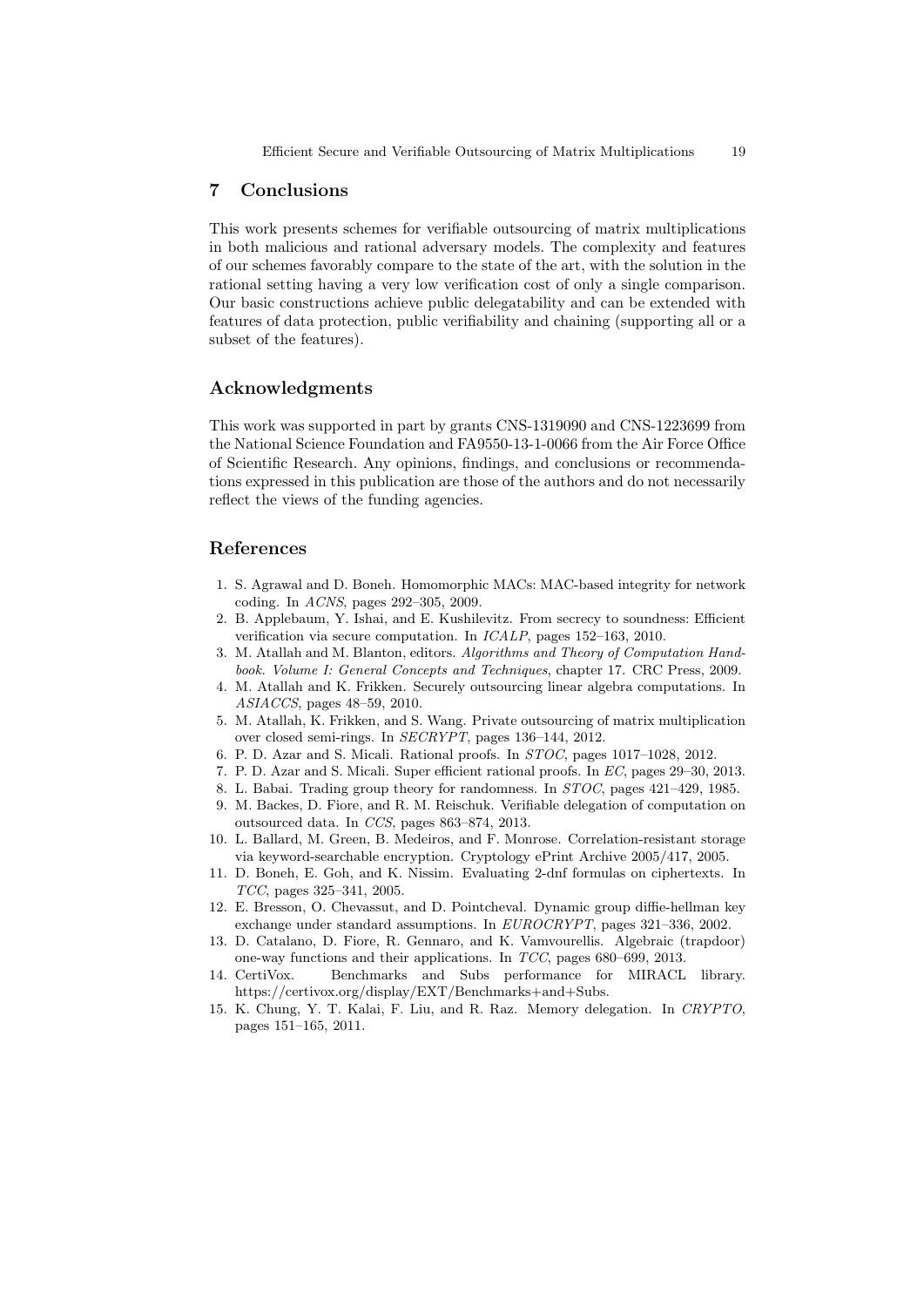- 16. K.-M. Chung, Y. Kalai, and S. Vadhan. Improved delegation of computation using fully homomorphic encryption. In *CRYPTO*, pages 483–501, 2010.
- 17. Y. Dodis, S. Halevi, and T. Rabin. A cryptographic solution to a game theoretic problem. In CRYPTO, pages 112–130, 2000.
- 18. D. Fiore and R. Gennaro. Publicly verifiable delegation of large polynomials and matrix computations, with applications. In CCS, pages 501–512, 2012.
- 19. J. Garay, J. Katz, U. Maurer, B. Tackmann, and V. Zikas. Rational protocol design: Cryptography against incentive-driven adversaries. In FOCS, pages 648–657, 2013.
- 20. R. Gennaro, C. Gentry, and B. Parno. Non-interactive verifiable computing: outsourcing computation to untrusted workers. In CRYPTO, pages 465–482, 2010.
- 21. S. Goldwasser, Y. T. Kalai, and G. N. Rothblum. Delegating computation: Interactive proofs for muggles. In STOC, pages 113–122, 2008.
- 22. S. Goldwasser, S. Micali., and C. Rackoff. The knowledge complexity of interactive proof systems. SIAM Journal on Computing, 18(1):186–208, Feb 1989.
- 23. S. Guo, S. Hubáček, A. Rosen, and M. Vald. Rational arguments: Single round delegation with sublinear verification. In ITCS, pages 523–540, 2014.
- 24. J. Halpern and V. Teague. Rational secret sharing and multiparty computation: Extended abstract. In STOC, pages 623–632, 2004.
- 25. R. Johnson, D. Molnar, D. X. Song, and D. Wagner. Homomorphic signature schemes. In CT-RSA, pages 244–262, 2002.
- 26. J. Kilian. A note on efficient zero-knowledge proofs and arguments (extended abstract). In STOC, pages 723–732, 1992.
- 27. J. Kilian. Improved efficient arguments. In CRYPTO, pages 311–324, 1995.
- 28. J. Landerman, V. Pan, and X.-H. Sha. On practical algorithms for accelerated matrix mutiplication. Linear Algebra and Its Applications, 162–164:557–588.
- 29. S. Micali. CS proofs. In FOCS, pages 436–453, 1994.
- 30. P. Mohassel. Efficient and secure delegation of linear algebra. Cryptology ePrint Archive 2011/605, 2011.
- 31. B. Parno, J. Howell, C. Gentry, and M. Raykova. Pinocchio: Nearly practical verifiable computation. In IEEE Symposium on Security and Privacy, 2013.
- 32. B. Parno, M. Raykova, and V. Vaikuntanathan. How to delegate and verify in public: Verifiable computation from attribute-based encryption. In TCC, 2012.
- 33. L. Zhang and R. Safavi-Naini. Private outsourcing of polynomial evaluation and matrix multiplication using multilinear maps. In CNS, pages 329–348, 2013.
- 34. Y. Zhang and M. Blanton. Efficient secure and verifiable outsourcing of matrix multiplications. Cryptology ePrint Archive 2014/133, 2014.

# A Security Analysis of  $VC_m$  Scheme

To demonstrate correctness of  $VC_m$  construction, we show that if the computation was performed correctly, Verify outputs product  $A \times B$ . In Verify, we have:

$$
\begin{aligned}\n\mathcal{G}_T^{n_1} r_i \sum_{j=1}^{n_3} c_j C_{ij} + v k_i \\
= \prod_{i=1}^{n_1} \mathcal{G}_T^{r_i} \sum_{j=1}^{n_3} c_j C_{ij} + v k_i \\
= \prod_{i=1}^{n_1} \prod_{j=1}^{n_3} \mathcal{G}_T^{r_i} C_{ij} + v k_i \\
= \prod_{i=1}^{n_1} \prod_{j=1}^{n_3} \mathcal{G}_T^{r_i} C_{ij} + v k_i \\
= \prod_{i=1}^{n_1} \prod_{j=1}^{n_3} \prod_{k=1}^{n_2} e(X_{ik}, Y_{kj}) = s\n\end{aligned}
$$

Proof (Theorem 1). Our proof follows the hybrid argument. We start with the security experiment  $\text{Exp}_{\mathcal{A}}^{\text{Ver}}(\text{VC}_m, f, \kappa)$  and devise a sequence of security games, where the adversary  $A$ 's view in one game is indistinguishable from its view in